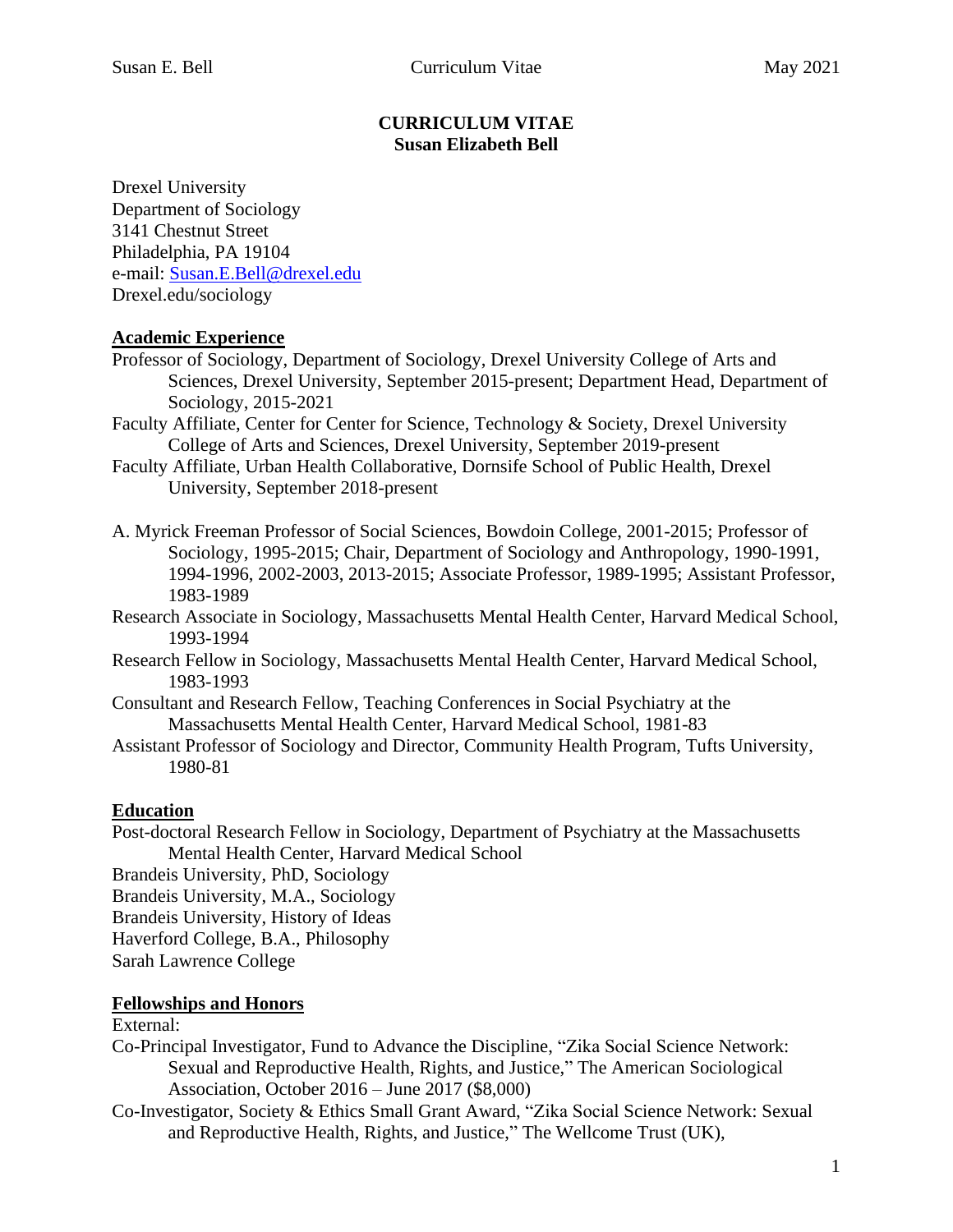#204939/Z/16/Z, October 22, 2016 – September 21, 2017 (\$10,300)

- Ethel-Jane Westfeldt Bunting Fellowship, "Permeable Hospitals, Transnational Communities: A Global Hospital Ethnography in Maine," School for Advanced Research, Santa Fe, NM June – August 2013
- Scholars Award, "Permeable Spaces and the Global Flow of Biomedical Knowledge," National Science Foundation (Science, Technology, and Society), #1230698 August 2012 – July 2013 (\$186,201)
- Affiliate, Mary Ingraham Bunting Institute, Radcliffe College, July 1998-1999 (declined)
- Summer Stipend, National Endowment for the Humanities, Summer 1995
- Grant-in-Aid, American Council of Learned Societies, 1988-89
- National Research Service Award, Department of Psychiatry, Harvard Medical School, 1981-83
- National Endowment for the Humanities Youthgrant (co-investigator with Ann Shalleck and Jaclyn Lichtenstein), January-June 1973

### Internal:

- International Travel Award, Drexel University, British Sociological Association Annual Conference, Glasgow, UK, 2018 (\$1,000)
- "Building Medical Sociology: Connecting Universities in the United Kingdom and Drexel University," Faculty Research Award, Sociology Department, Drexel University, 2018 (\$9,000)
- "Big Pharma, Big Medicine and Technoscience: Investigating Intersections in the Twenty-first Century," two-day symposium funded by Bowdoin College Faculty Symposia, 26- 27 September 2013 (\$10,000)
- Andrew D. Mellon Curriculum Development Summer Workshop, for "Visual Studies of Social Life" (SOC2256) May 2013
- "Artworks and Social Change," collaborative project in the Visual Culture in the 21<sup>st</sup> Century initiative (with Mark Wethli) Bowdoin College, spring semester 2008
- "Who Owns the Past," collaborative project in the Visual Culture in the 21<sup>st</sup> Century initiative (with Susan Kaplan), Bowdoin College, 2007-2008
- Appointed to become the first A. Myrick Freeman Professor of Social Sciences, Bowdoin College, 2001
- Kenan Fellowship for Faculty Development, Bowdoin College, July 1998-June 2001
- Leave Supplement, Faculty Development Fund, Bowdoin College, Spring semester 1987, Spring semester 1992, Spring semester 2004, Academic year 2011-2012
- Grants from the Faculty Research Fund (Faculty Development Fund), Bowdoin College, 1983-  $2015$  ( $>15$  grants)
- Graduate Scholarship and Fellowship, Brandeis University, 1974-78
- Election to Founders' Club, Haverford College, 1972
- Graduation with honors in Philosophy, Haverford College, 1972

## **Book and edited volumes**

Susan E. Bell, *DES Daughters: Embodied Knowledge and the Transformation of Women's Health Politics* Philadelphia: Temple University Press, 2009

Reviewed in*: Contemporary Sociology*, *American Journal of Sociology*, *Sociology of Health & Illness, health*, *Women's Review of Books*, *Medical Anthropology Quarterly*, *Gender & Society*, *Feminist Formations*, *Affilia*, *DES Action Voice*, *Newsletter* of the Science, Knowledge and Technology (SKAT) section of the ASA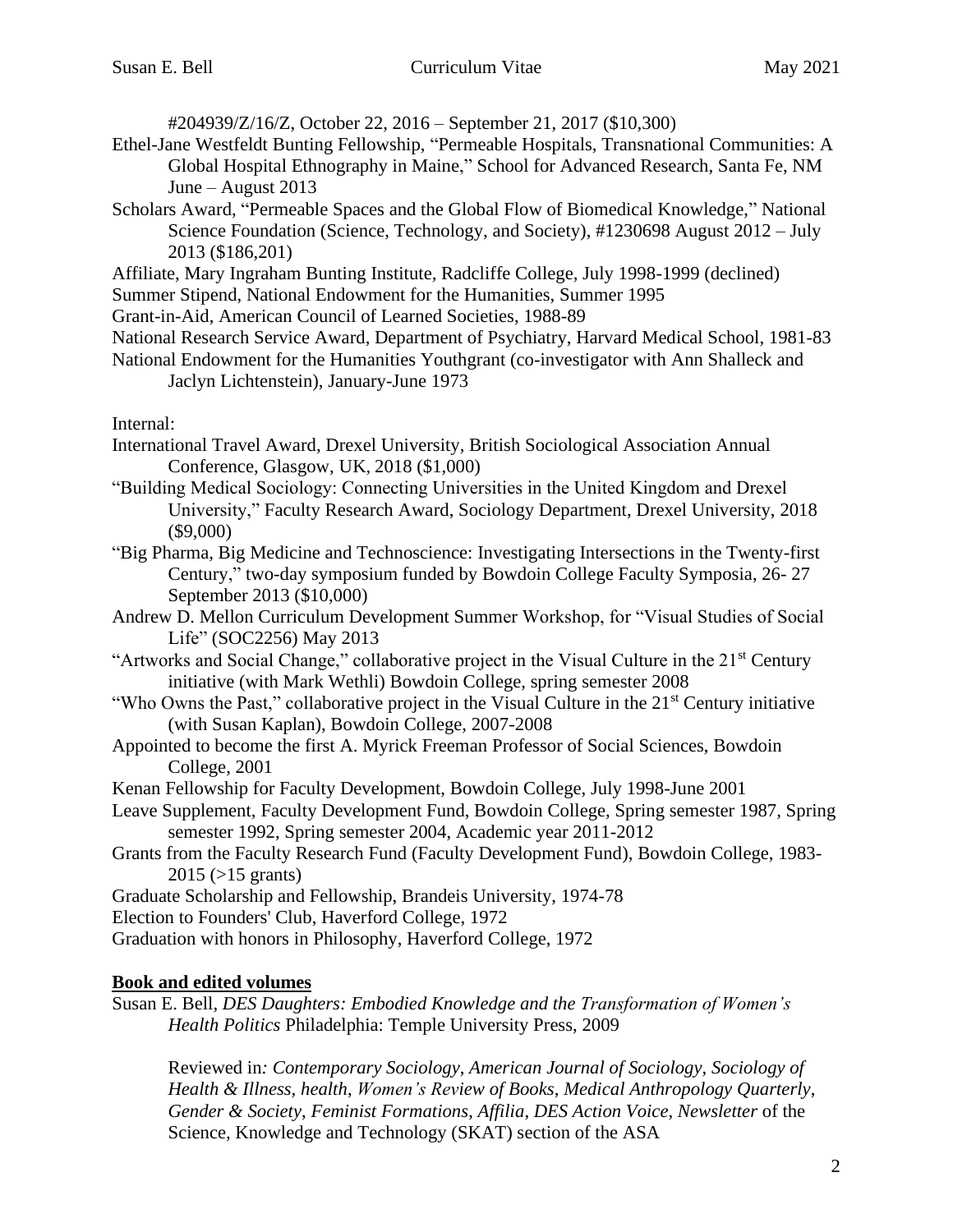Author meets Critics session at the Eastern Sociological Society Annual Meeting, Boston, MA March 2010

- Alan Radley and Susan E. Bell, Guest Editors, "Another Way of Knowing: Art, Disease, and Illness Experience." special issue of *health*, 15:3, 2011
- Alan Radley and Susan E. Bell, "Introduction to 'Another Way of Knowing: Art, Disease, and Illness Experience'." *health*, 15(3): 219-222, 2011
- Susan E. Bell and Anne E. Figert, editors, *Reimagining (Bio)Medicalization, Pharmaceuticals and Genetics: Old Critiques and New Engagements*. Routledge, 2015
- Susan E. Bell and Anne E. Figert, "Introduction: Outlining old critiques and new engagements." Pp. 1-15 in Bell and Figert, eds., *Reimagining (Bio)Medicalization, Pharmaceuticals and Genetics*. Routledge, 2015

## **Peer Reviewed Journal Articles**

- Susan E. Bell and Lillian Walkover, "The Case for Refugee Physicians: Forced Migration of International Medical Graduates in the 21st Century," *Social Science & Medicine* 277, 2021 https://doi.org/10.1016/j.socscimed.2021.113903
- Kelly Joyce, Laurel Smith-Doerr, Sharla Alegria, Susan Bell, Taylor Cruz, Steven Hoffman, Safiya Noble, Benjamin Shestakofsky, "Toward a Sociology of Artificial Intelligence: A Call for Research on Inequalities and Structural Change," *Socius* 7:1-11, 2021
- Evelyne Bischof, Sabine Oertelt-Prigione, Rosemary Morgan, Sabra L. Klein and **The Sex and Gender in COVID19 Clinical Trials Working Group and Gender and COVID19 Working Group**, "Towards Precision Medicine: Inclusion of Sex and Gender Aspects in COVID-19 Clinical Studies – Acting Now before It is Too Late – a Joint Call for Action," *International Journal of Environmental Research and Public Health* 17(10): 3175, 2020
- Susan E. Bell, "Interpreter Assemblages: Caring for Immigrant and Refugee Patients in US Hospitals," *Social Science & Medicine*, 226: 29-36, 2019
- Susan E. Bell, "Placing Care: Embodying Architecture in Hospital Care for Immigrant/Refugee Patients," *Sociology of Health & Illness*, 40(2): 314-326, 2018
- Susan E. Bell and Anne E. Figert, "Medicalization and pharmaceuticalization at the intersections: Looking backward, sideways and forward." *Social Science & Medicine*, 75(5): 775-783, 2012
- Mary Ellen Bell and Susan E. Bell, "What to do with all this "stuff"? Memory, family, and material objects." *Storytelling, Self, Society*, 8(2): 63-84, 2012
- Susan E. Bell, "Claiming justice: Knowing mental illness in the public art of Anna Schuleit's 'Habeas Corpus' and 'Bloom'." *health*, 15(3): 313-334, 2011 (published online Feb. 18, 2011)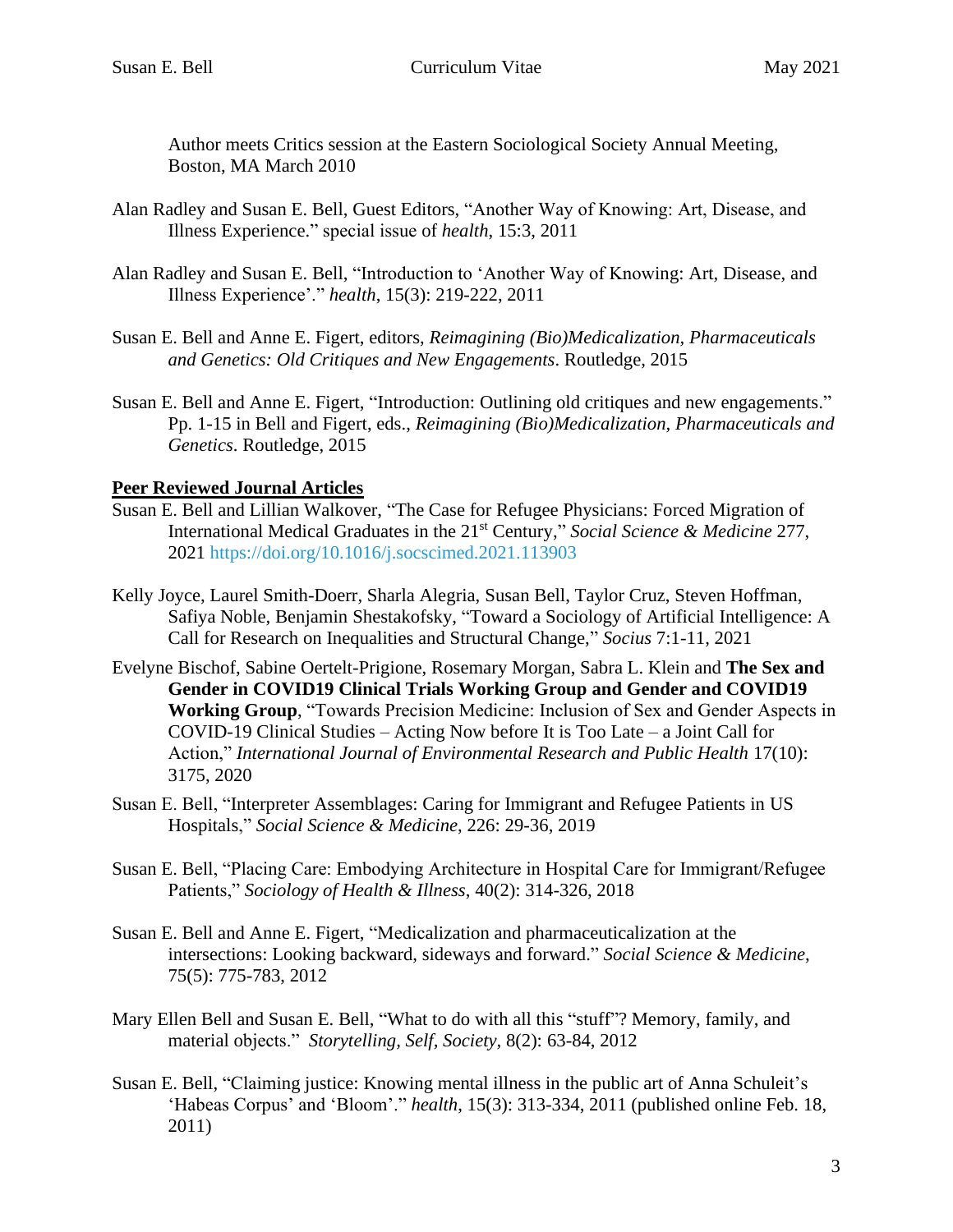- Alan Radley and Susan E. Bell, "Artworks, collective experience, and claims for social justice: The case of women living with breast cancer." *Sociology of Health & Illness*, 29(3): 366- 390, 2007
- Susan E. Bell, "Living with breast cancer in text and image: Making art to make sense." *Qualitative Research in Psychology*, special issue on "embodiment" 3(1): 31-44, 2006
- Susan E. Bell and Susan M. Reverby, "Vaginal politics: Tensions and possibilities in *The Vagina Monologues*." *Women's Studies International Forum*, 28(5): 430-444, 2005
- Susan E. Bell, "Intensive performances of mothering: A sociological perspective." *Qualitative Research*, 4(1): 45-75, 2004
- Susan E. Bell, "Photo images: Jo Spence's narratives of living with illness." *health*, 6(1): 5-30, 2002. Reprinted in R. Dingwall, ed*. Qualitative Health Research*. Sage 2008.
- Susan E. Bell, "Accéder au pouvoir par les technologies: femmes et science dans la recherche sur les microbicides." (Empowering technologies: Connecting women and science in microbicide research") *Sciences Sociales et Santé*, 18(2): 121-142, 2000
- Susan E. Bell, "Narratives and lives: Women's health politics and the diagnosis of cancer for DES daughters." *Narrative Inquiry*, 9(2): 347-389, 1999
- Susan E. Bell, "Gendered medical science: Producing a drug for women." *Feminist Studies*, 21(3): 469-500, 1995
- Susan E. Bell and Roberta J. Apfel, "Looking at bodies: Insights and inquiries about DES-related cancer." *Qualitative Sociology*, 18:3-19, 1995 (first author)
- Susan E. Bell, "Translating science to the people: Updating *The New Our Bodies, Ourselves.*" *Women's Studies International Forum*, 17(1): 9-18, 1994
- Susan E. Bell, C. Suzanne Cole, and Liliane Floge, "Letters of recommendation in academe: Do women and men write in different languages?" *The American Sociologist*, 23:7-22, 1992
- Susan E. Bell, "Changing ideas: The medicalization of menopause." *Social Science and Medicine*, 24(6): 535-42, 1987. Reprinted in R. Formanek, (ed.), *The Meanings of Menopause: Historical, Medical and Clinical Perspectives.* Hillsdale, NJ: Analytic Press, 1990

### **Book Chapters**

Susan E. Bell, "Bringing Our Bodies and Ourselves Back In: Seeing Irving Kenneth Zola's Legacy," in Sara Green and Sharon Barnartt, eds. *Research in Social Science and Disabilit*y. 9:143-158, 2017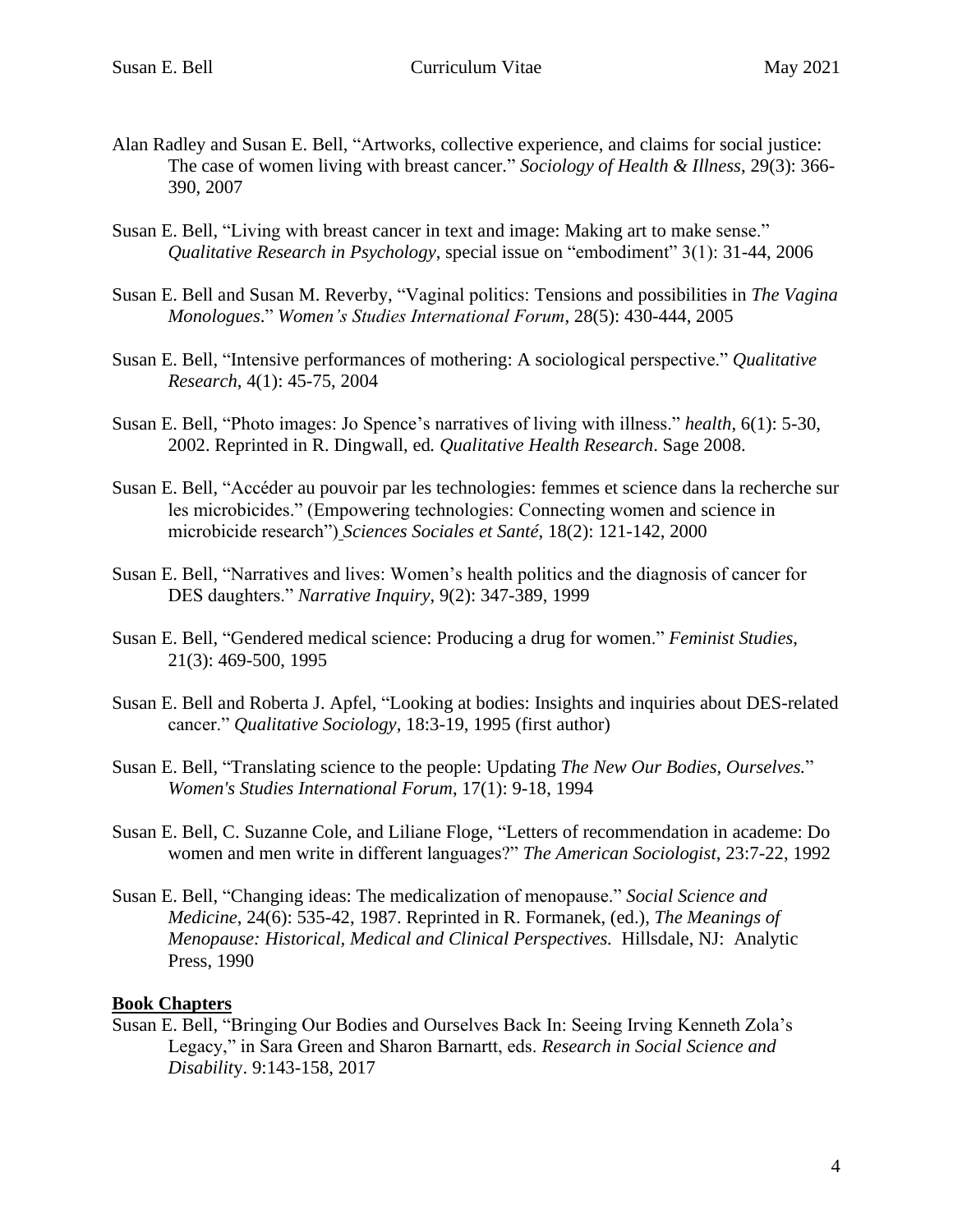- Susan E. Bell and Anne E. Figert, "Moving sideways and forging ahead: Re-imagining –izations in the 21<sup>st</sup> century." Pp. 19-40 in Bell and Figert, eds., *Reimagining (Bio)Medicalization*, *Pharmaceuticals and Genetics.* Routledge, 2015
- Susan E. Bell, "Disrupting Scholarship." Pp. 119-140 in Rosanna Hertz, Anita Ilta Garey and Margaret K. Nelson, eds., *Open to Disruption: Practicing Slow Sociology*. Nashville: Vanderbilt University Press, 2014
- Susan E. Bell, "Seeing Narratives." Pp. 142-158 in Molly Andrews, Corrine Squire and Maria Tamboukou, eds., *Doing Narrative Research*, second edition. London: Sage Publications, Ltd., 2013
- Susan E. Bell, "Becoming a mother after DES: Intensive mothering in spite of it all." Pp. 233- 252 in Anna De Fina, Deborah Schiffrin, and Michael Bamberg, eds., *Discourse and Identity*. New York: Cambridge University Press, 2006
- Susan E. Bell, "Sexual synthetics: Women, science, and microbicides." Pp. 197-211 in Monica Casper, ed., *Synthetic Planet: Chemical Politics and the Hazards of Modern Life*. New York: Routledge, 2003
- Susan E. Bell, "Experiences of illness and narrative understandings." Pp. 130-145 in P. Brown, ed., *Perspectives in Medical Sociology*. Third edition, 2000. Fourth edition, pp. 208-222, 2007. Prospect Heights, Ill: Waveland Press
- Susan E. Bell, "On the (re)production of social class: Living in, with, and beyond elementary school." Pp. 69-77 in B. Glassner and R. Hertz eds., *Qualitative Sociology as Everyday Life*. Beverly Hills, CA: Sage, 1999
- Susan E. Bell and Lauren Wise, with the assistance of S. Cooper-Doyle and J. Norsigian, "Birth control." Pp. 288-340 in Boston Women's Health Book Collective eds., *Our Bodies, Ourselves for the New Century*. New York, NY: Simon and Schuster. 1998.
- Susan E. Bell, "Technology assessment, outcome data and social context: The case of hormone therapy." Pp. 111-125 in P. Boyle ed., *Getting Doctors to Listen: Ethics and Outcomes Data in Context*, Washington, D.C.: Georgetown University Press, 1998
- Susan E. Bell, "From local to global: Resolving uncertainty about the safety of DES in menopause." *Research in the Sociology of Health Care*. 11:41-56, 1994
- Susan E. Bell, "Birth control for women in midlife." Update. Pp. 101-107 in Paula Doress-Worters and Diana Siegel, eds., *The New Ourselves, Growing Older*. New York: Simon & Schuster, 1994
- Susan E. Bell, with the assistance of S. Cooper-Doyle, J. Norsigian, and F. Stewart, "Birth control." Pp. 220-262 in Boston Women's Health Book Collective (eds.), *The New Our Bodies, Ourselves.* New York, NY: Simon and Schuster, 1984. Update, pp. 259-307, 1992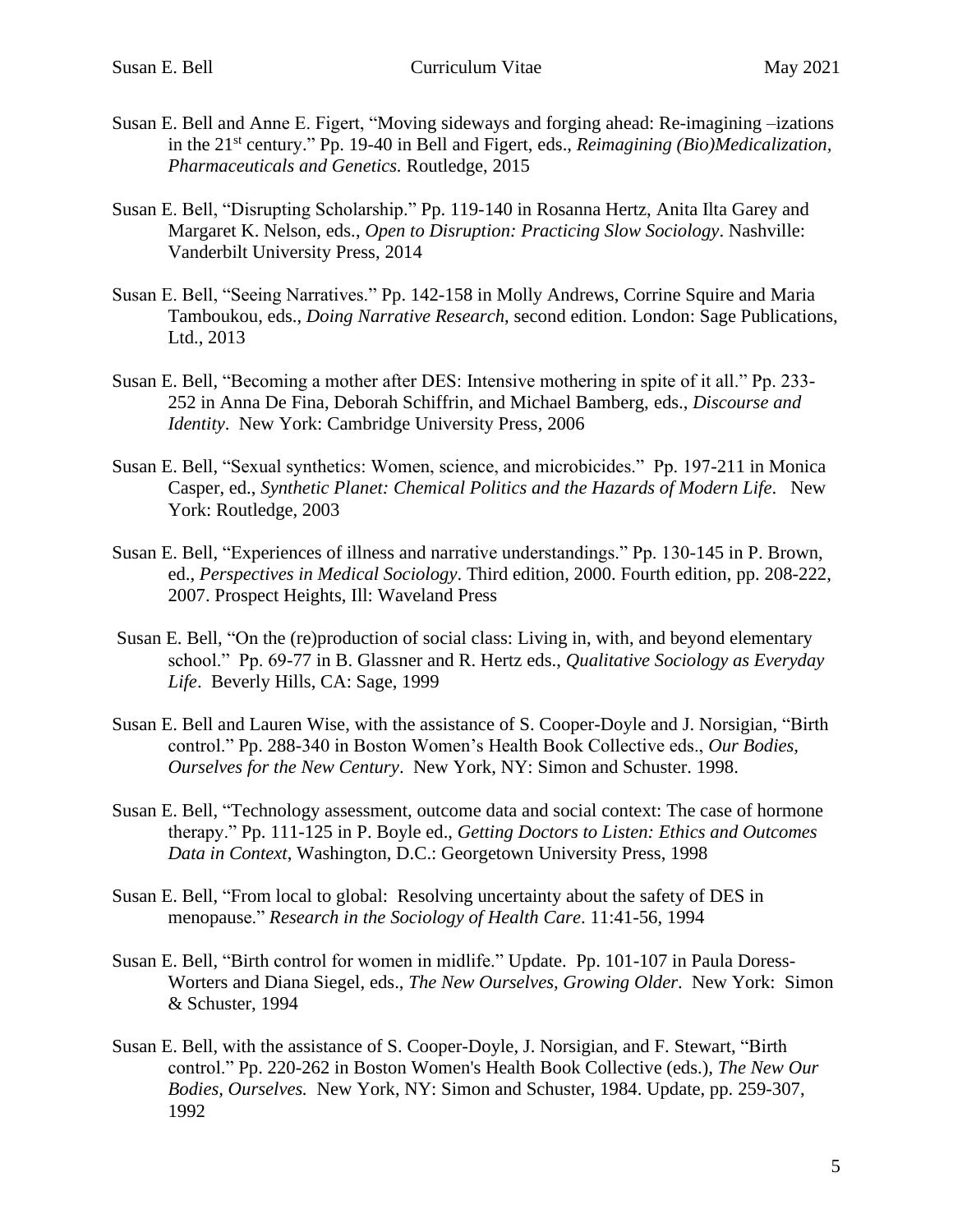- Susan E. Bell, "Sociological perspectives on the medicalization of menopause." Pp. 173-178 in M. Flint, F. Kronenberg, and W. Utian (eds.), *Multidisciplinary Perspectives on Menopause. (Annals of the New York Academy of Sciences*. Volume 592) New York: New York Academy of Sciences, 1990
- Susan E. Bell, "The meaning of risk, choice, and responsibility for a DES daughter." Pp. 245- 261 in K.S. Ratcliff et al. (eds.), *Healing Technology: Feminist Perspectives*. Ann Arbor, MI: University of Michigan, 1989
- Susan E. Bell, "Becoming a political woman: The reconstruction and interpretation of experience through stories." Pp. 97-123 in A. D. Todd and S. Fisher (eds.), *Gender and Discourse: The Power of Talk*. Norwood, NJ: Ablex, 1988
- Susan E. Bell, "Premenstrual Syndrome and the medicalization of menopause: A sociological perspective." Pp. 151-173 in B. Ginsburg and B. Frank Carter (eds.), *The Premenstrual Syndrome: Ethical and Legal Implications in a Biomedical Perspective*. New York: Plenum, 1987
- Susan E. Bell, "A new model of medical technology development: A case study of DES." *Research in the Sociology of Health Care*. 4:1-32, 1986
- Susan E. Bell, "DES: Discovery, distribution and regulation." Pp. 23-28, 322-324 in H.H. Holmes, B. Hoskins and M. Gross (eds.), *The Custom-Made Child? Women-Centered Perspectives*. Volume II. Clifton, NJ: Humana, 1981
- Susan E. Bell, "Feminist self-help: The case of fertility consciousness/woman controlled natural birth control groups." *Radical Teacher* 19:17-20, 1981
- Susan E. Bell, Paula Garbarino, Jeanne Hubbuch, Adrienne Ingrum, Lyn Koehnline, and Jill Wolhandler, "Reclaiming reproductive control: A feminist approach to fertility consciousness." *Science for the People* 12(1): 6-9, 30-35, 1980
- Susan E. Bell, "Political gynecology: Gynecological imperialism and the politics of self-help." *Science for the People* 11 (5):8-14, 1979. Reprinted in E. Shore et.al. (eds.), *The Alternative Papers.* Philadelphia, PA: Temple, 1982; P. Brown (ed.), *Perspectives in Medical Sociology*. Chicago, IL: Dorsey, 1989; P. Brown (ed.), *Perspectives in Medical Sociology*, second edition, Waveland Press, 1996
- Susan E. Bell, Elizabeth Sommers, Judith Stein and Jill Wolhandler, "Women's Community Health Center." *Quest: A Feminist Quarterly* 4(1):13-21, 1977

### **Handbooks and Encyclopedia Entries**

Anne E. Figert and Susan E. Bell, "Big pharma and big medicine in the global environment." Pp. 456-470 in Daniel Kleinman and Kelly Moore, eds., *Handbook of Science, Technology, and Society*, Routledge, 2014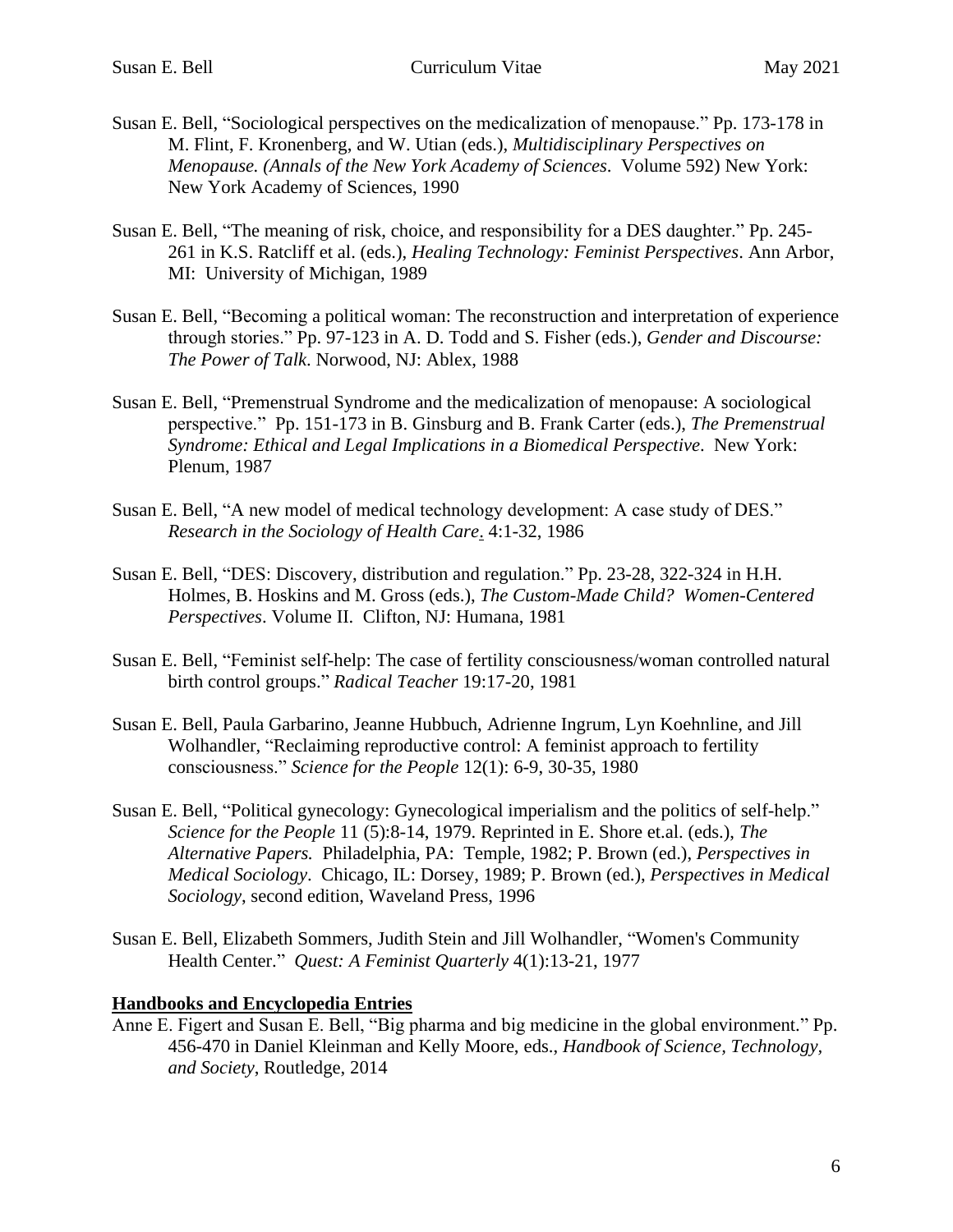- Susan E. Bell and Anne E. Figert, "Gender and the medicalization of health care." Pp. 107-122 in Ellen Kuhlmann and Ellen Annandale, eds. *Palgrave Handbook of Gender and Healthcare*, Palgrave Macmillan, 2010
- Susan E. Bell, "Visual methods for collecting and analysing data." Pp. 513-535 in Ivy Lynn Bourgeault, Raymond DeVries, and Robert Dingwall, eds., *The Sage Handbook of Qualitative Methods in Health Research*. Sage Publications, 2010
- Susan E. Bell, "Breast cancer awareness." In Victoria Pitts, ed. *The Cultural Encyclopedia of the Body*. Greenwood Press, 2008 (2000-word entry)
- Susan E. Bell, "The Tuskegee syphilis study: A timetable of events." Pp. 34-38 in S. Reverby ed., *Tuskegee's Truths: Rethinking the Tuskegee Syphilis Study*. University of North Carolina Press, 2000
- Susan E. Bell, "Experiencing illness in/and narrative." Pp. 184-199 in C. Bird, P. Conrad, A. Fremont and S. Levine eds., *Handbook of Medical Sociology*. Fifth Edition. Upper Saddle Hill, N.J.: Prentice-Hall, 2000
- Susan E. Bell, "DES" and "Boston Women's Health Book Collective." Pp. 66-67 and 149-150 in Wilma Mankiller et al., eds. *The Reader's Companion to U.S. Women's History*. New York: Houghton Mifflin, 1998
- Susan E. Bell, "Technology in medicine: Development, diffusion, and health policy." Pp. 185- 204 in H. E. Freeman and S. Levine (eds.), *Handbook of Medical Sociology*. Fourth edition. New York: Prentice-Hall, 1989

### **Reviews and Comments**

- Susan E. Bell and Kathy Davis, exhibition review, "Ai Weiwei's Translocations Transformations," *Transfers: Interdisciplinary Journal of Mobility Studies*, 7(2) Summer 2017: 115-119
- Susan E. Bell and Anne E. Figert, "Starting to turn sideways to move forward in medicalization and pharmaceuticalization studies: A response to Williams et al. (2012)." *Social Science & Medicine*, 75(12): 2131-2133, 2012
- Susan E. Bell, "Picturing Research," *Newsletter*, Biography and Society, Research Committee 38 of the International Sociological Association, December 2011: 6-8
- Susan E. Bell, "DES: A Story of Doctors Not Knowing Best," *Our Bodies, Ourselves* blog entry June 2, 2011 [http://www.ourbodiesourblog.org/blog/2011/06/des-a-story-of-doctors-not](http://www.ourbodiesourblog.org/blog/2011/06/des-a-story-of-doctors-not-knowing-best)[knowing-best](http://www.ourbodiesourblog.org/blog/2011/06/des-a-story-of-doctors-not-knowing-best)
- Susan E. Bell, review of *what i thought i knew*, by Alice Eve Cohen (Viking, 2009). North Philly Notes, Temple University Press, blog entry August 20, 2009 <http://templepress.wordpress.com/>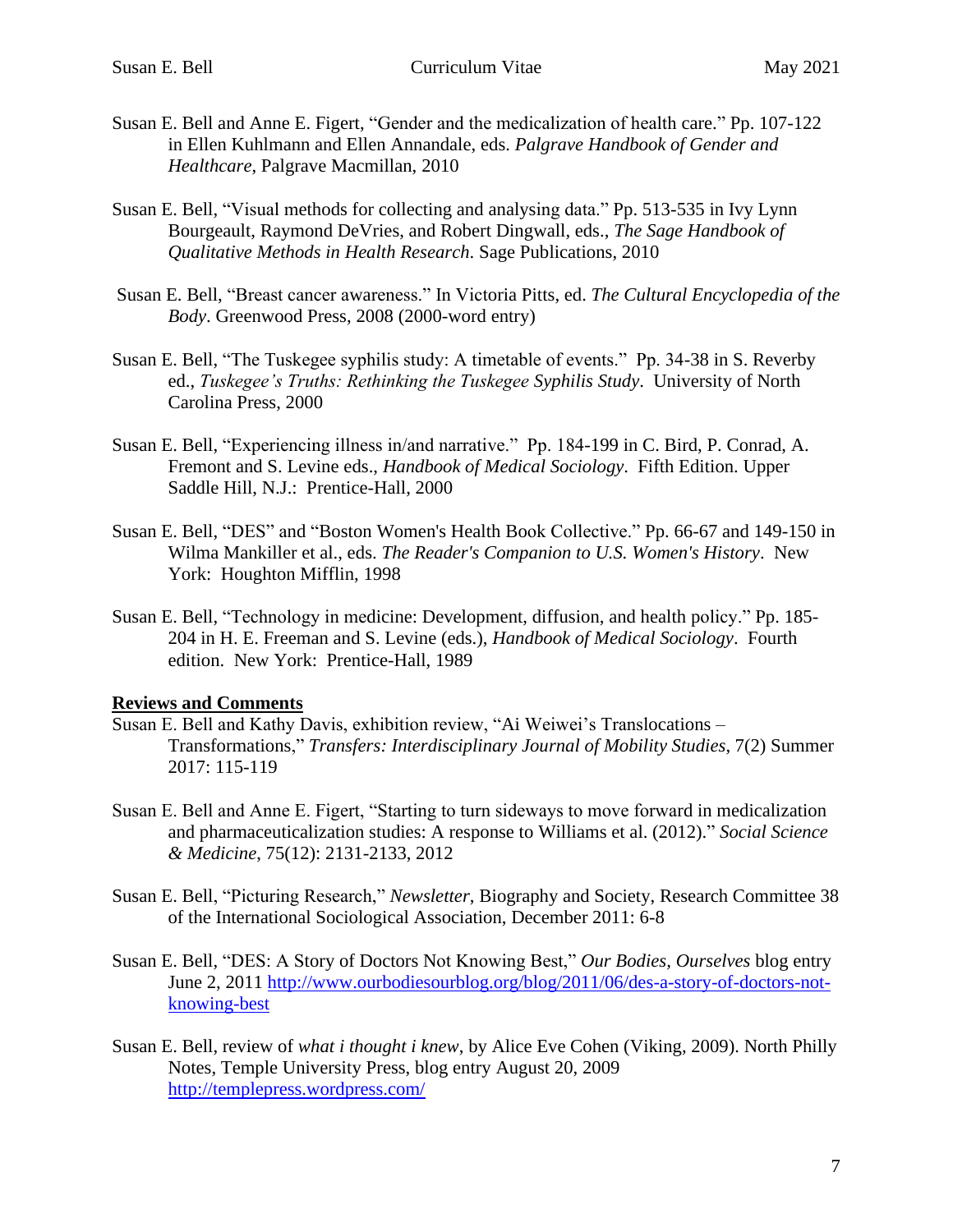- Susan E. Bell, review of *The Making of Our Bodies, Ourselves: How Feminism Travels Across Borders*, by Kathy Davis (Duke University Press, 2007). *health*, 13(5): 563-566, 2009
- Susan E. Bell and Susan M. Reverby, "Sweating it out." Review of *Hot and Bothered: Women, Medicine, and Menopause in Modern America*, by Judith A. Houck (Harvard University Press, 2006). *Women's Review of Books*, 25(6): 9-10, 2006
- Susan E. Bell, "On identifying counter-narratives of failed IVF." Comment on Karen Throsby, "Negotiating 'normality' when IVF fails." *Narrative Inquiry* 12(2): 391-395, 2002. Reprinted in M. Bamberg and M. Andrews, eds., *Considering Counter-Narratives: Narrating, Resisting, Making Sense*. Amsterdam/Philadelphia: John Benjamins, 2004
- Susan E. Bell, review of *Motherhood Lost: A Feminist Account of Pregnancy Loss in America*, by Linda L. Layne (Routledge, 2003). Association for Feminist Anthropology website [\(http://sscl.berkeley.edu/~afaweb/reviews/index.html\)](http://sscl.berkeley.edu/~afaweb/reviews/index.html), 2003
- Susan E. Bell, "'Sexualizing research.' Reply to Erich Goode, 'Sexual involvements and social research in a fat civil rights organization.'" *Qualitative Sociology*, 25(4): 535-539, 2002
- Susan E. Bell, "Sociological reflections on objectivity, voice, and the body." Review essay of *Cancer in Two Voices*, by Sandra Butler and Barbara Rosenblum, and *Complex Sorrow*, by Marianne Paget, edited by Marjorie L. DeVault*. Qualitative Sociology*, 17(3): 299- 303, 1994
- Susan E. Bell and Irving Kenneth Zola, "Constructing a Canon?" Review essay of *Ideas About Illness*, by Uta Gerhardt*. Social Science and Medicine*, 34 (5): 581-583, 1992
- Susan E. Bell, "Commentary on 'Perspectives on embodiment: The uses of narrativity in ethnographic writing.' by Katharine Young." *Journal of Narrative and Life History,* 1(2- 3): 245-248, 1991
- Susan E. Bell, review of *To Do No Harm: DES and the Dilemmas of Modern Medicine,* by Roberta J. Apfel and Susan M. Fisher. *Disability Studies Quarterly* 6(2): 20, 1986
- Susan E. Bell, review of *DES Daughter: The Joyce Bichler Story*, by Joyce Bichler. *Women and Health* 9(4): 65-67, 1984
- Susan E. Bell, review of *The Politics of Contraception: The Present and the Future,* by Carl Djerassi. *Women and Health* 8(4): 57-59, 1983
- Susan E. Bell, review of *Self-Help in Urban America: Patterns of Minority Development*, edited by Scott Cummings. *Contemporary Sociology* 11(1): 89, 1982
- Susan E. Bell, review of *Forced Labor: Maternity Care in the United States*, by Nancy Stoller Shaw. *Social Science and Medicine* 9(10): 563-64, 1975

### **Work in progress**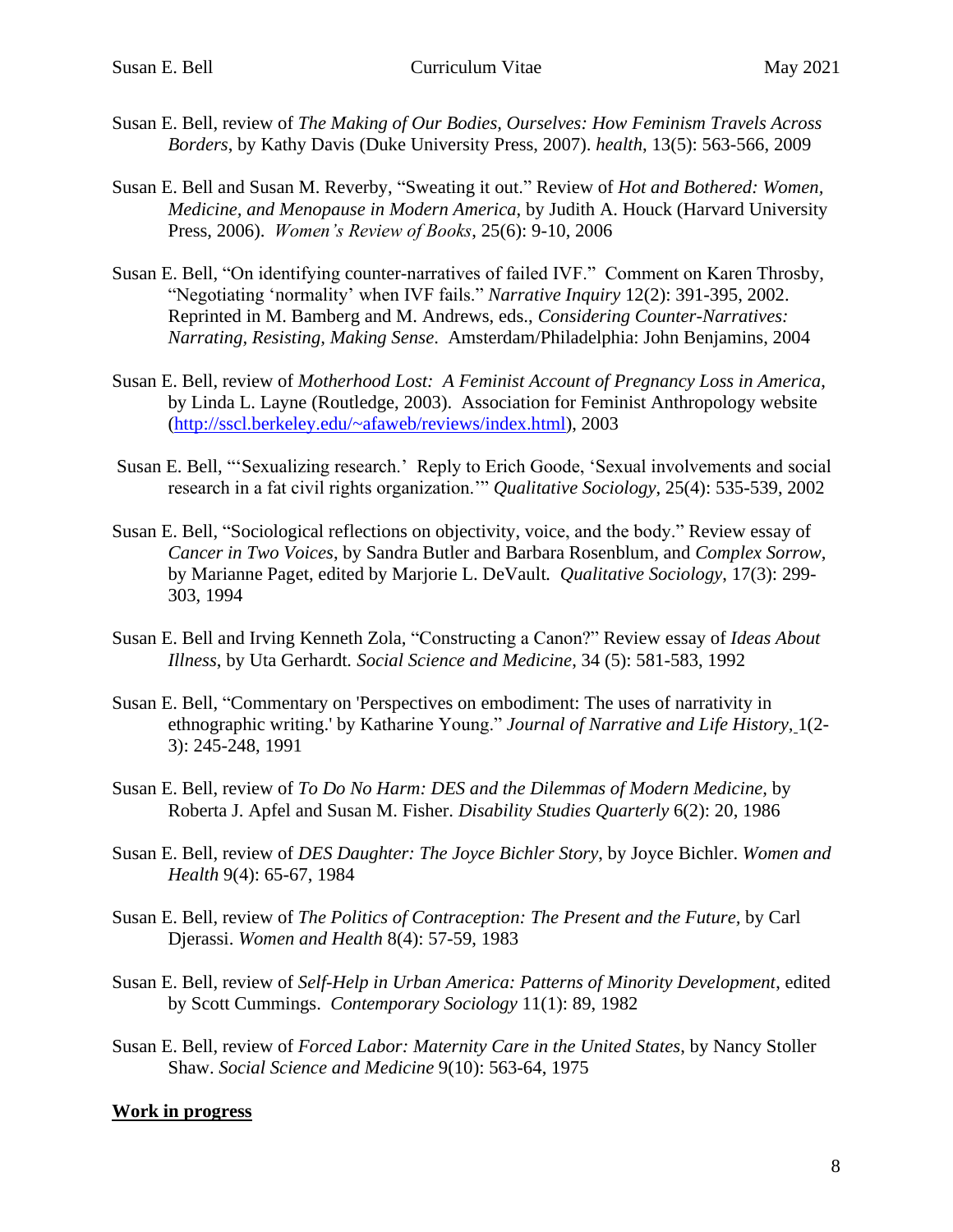- Steve G. Hoffman, Kelly Joyce, Sharla Alegria, Susan E. Bell, Taylor M. Cruz, Safia Noble, Benjamin Shestakofsky, and Laurel Smith-Doerr, "Five Big Ideas for a Sociology of Artificial Intelligence," conditional acceptance, *Contexts*
- Susan E. Bell, Invited Commentary for special issue, "Risk, Reproduction and Ignorance Production," *Reproductive Biomedicine and Society Online*, coordinated by Sezin Topçu and Irene Maffi, under review, *RBSO*
- Lillian Walkover and Susan E. Bell, "Pathways Towards US Medical Licensure for Refugee Physicians," under review
- Susan E. Bell, *Permeable Hospitals, Transnational Communities: A Global Hospital Ethnography in Maine*, book length manuscript in preparation
- Susan E. Bell, "Crossing Borders: Power and Violence in New York City Galleries," articlelength manuscript in preparation

**Invited Papers and Presentations** (\*publications listed above)

- Invited paper, "The stuff they left behind," Non-traditional Research Methods Network, University of Northampton, Northampton UK, May 2021 (virtual)
- Invited paper, "Medical Sociology and Global Health," Mini Conference on Global Health, Eastern Sociological Society, Boston, MA March 2019
- Invited keynote address, "What's Prudence? Where's Justice? Feminist Reflections on the Global Dynamics of Producing Reproductive Technologies," for Minimising Risks, Selling Promises? Reproductive Health, Techno-Scientific Innovations and the Production of Ignorance conference, University of Lausanne and School of the Advanced Sciences, Paris, Lausanne Switzerland November 2018
- Invited seminar, "Vulnerability, Risk, Trauma and Translation: Research Challenges in Studying Refugee Patients and Physicians," VU University, Amsterdam, Netherlands September 2018
- Invited paper, "A Place-Sensitive Perspective on Outpatient Hospital Care for Immigrant and Refugee Patients," Medical Sociology Workshop, Department of Sociology, University of Pennsylvania, Philadelphia, PA March 2017\*
- Invited keynote address, "Making Art, Making Space for Social Change: Reflections on Women's Health Activisms in the 21<sup>st</sup> Century" for Artists' Books and the Medical Humanities, Canterbury, UK April 2016
- Invited paper, "Interpreting for Immigrants in Hospital Clinics: An Ethnography of Outpatient Care in Maine," Department of Sociology, Boston University, Boston, MA December 2015
- Invited presentation, "Bringing Our Bodies and Our Selves Back in: Seeing Irving Kenneth Zola's Legacy," American Sociological Association Annual Meeting, Chicago, IL August 2015\*
- Invited presentation for the seminar, "A Lake in the Other Room: Site-Specific Memory, Trauma, and the Imagination in Art, Literature, and Medicine," Radcliffe Institute, Cambridge, MA January 2015
- Invited presentation at a session titled "Time and Craft in the Practice of Slow Sociology Special Presidential Session," Eastern Sociological Society, Baltimore, MD, February 2014\*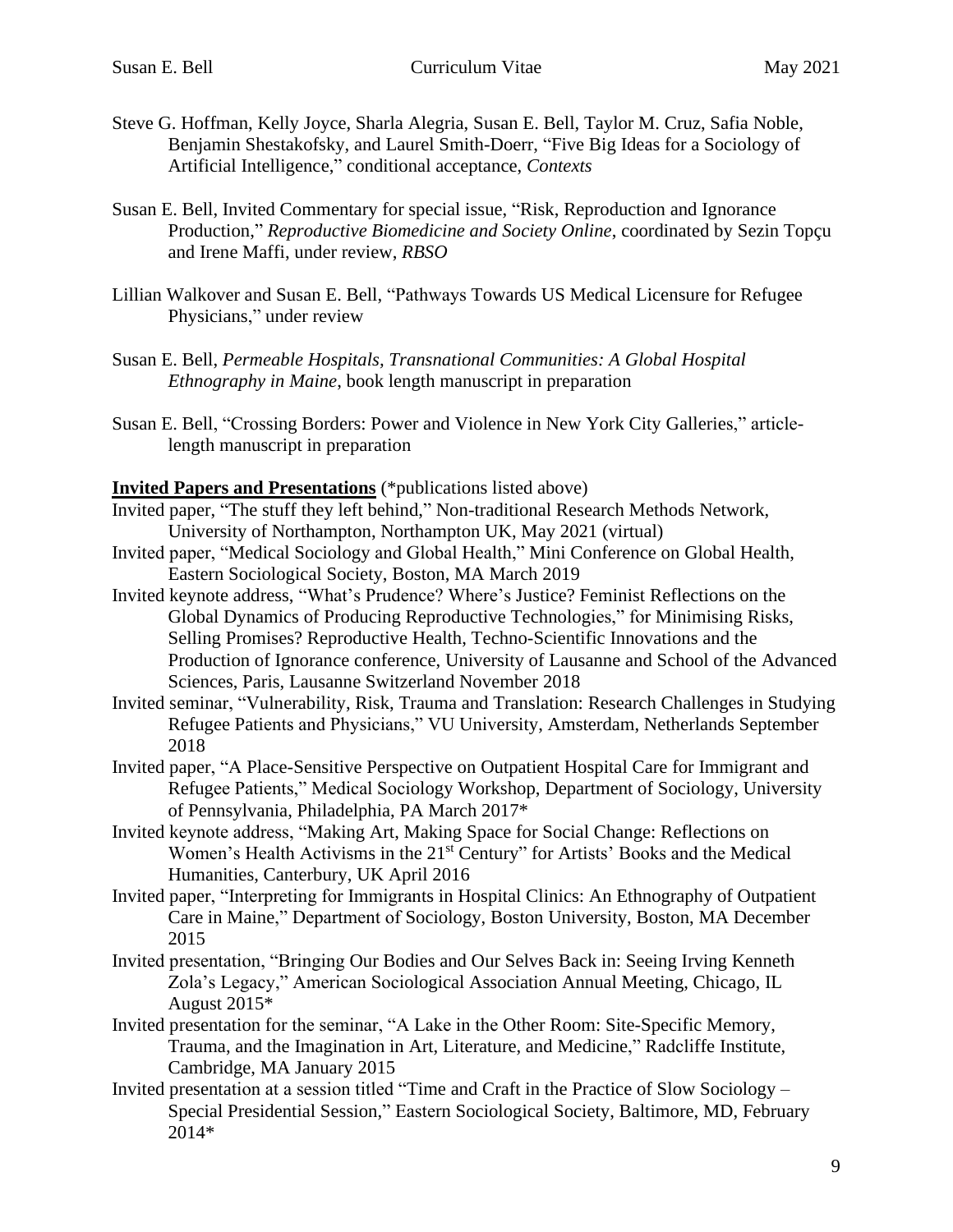Invited presentation, "Placing Care: Embodying Architecture in Hospital Care for Immigrant/Refugee Patients," for presentation at the British Sociological Association Medical Sociology Conference Annual Meeting, York, England, September 2013\*

- Invited presentation, "Stories of Race and Nation," at "Knowing People over 50 Years: The *Seven-Up* Series for Television" co-sponsored by the Tavistock Centre and the Centre for Narrative Research, London, England, July 2013
- Invited workshop, "Objects, Memory and Narrative," NOVELLA and London Social Science Consortium, University of London, Goldsmiths, London, England, July 2013
- Invited presentation, "A Visual Sociological Imagination for Undergraduates," presented at the American Sociological Association Annual Meeting, Denver, CO, August 2012.
- Invited opening lecture, "Doing Science Differently: DES Daughters, Women's Health Politics, and the Transformation of Biomedical Science," for the "Health, Science, Technology and Society" series, Colby College, Waterville, ME, February 2012
- Invited keynote address to the seminar, "Storytelling in innovation and design: The dialogue between designer and user," Kolding School of Design and the Network for Corporate Storytelling affiliated with the University of Southern Denmark, Kolding, Denmark, May 2011
- Invited lecture, "Embodying Narrative in DES and Breast Cancer: Showing and Telling Experience," Narrative Medicine Program Open Lunch Seminar, Columbia University, New York, NY April 2010
- Invited lecture, "A Feminist Health Movement: How, Why and with What Effects DES Daughters have Transformed Biomedical Sciences," Department of Sociology Colloquium series, Loyola University, Chicago, IL. March 2010
- Invited paper, "Doing Science Differently: Feminist Health Activism Across Borders," presented at the American Sociological Association Annual Meeting, San Francisco, CA August 2009
- Invited paper, "Claiming Justice: Anna Schuleit's 'Habeas Corpus'," presented at the Representations of Illness Workshop II, Loughborough University, Loughborough, UK September 2008\*
- Invited Grand Rounds, "Living with Breast Cancer: Patients Making Art to Make Sense," Maine Medical Center, Portland, ME, March 2007\*
- Invited paper, "Vaginal Politics: Tensions and Possibilities in The Vagina Monologues," with Susan Reverby, presented at the American Psychoanalytic Association, Vagina Workshop, January 2005\*
- Invited paper, "Picture This! Visual Narratives of DES Daughters," presented at The Art of Medicine: Image-Making and Communication Symposium, Yale University, April 2004
- Invited paper, "Becoming Mothers: Analyzing Film and Photographic Narratives by DES Daughters," presented to the Narrative Workshop VI, Visual Narratives, Centre for Narrative Research (University of East London), King's College, Cambridge, UK, October 2003
- Inaugural Lecture, "Deviant Performances of Motherhood: A Sociological Perspective." A. Myrick Freeman Professorship of Social Sciences chair, Bowdoin College, Brunswick, ME, April 2002\*
- Opening Convocation Address, "Connecting Worlds," Bowdoin College, Brunswick, ME, August 1996
- Invited paper, "Technology Assessment, Outcome Data and Social Context: The Case of Hormone Therapy," presented at the Technology Assessment Meeting, The Hastings Center, Briarcliff, NY, September 1994\*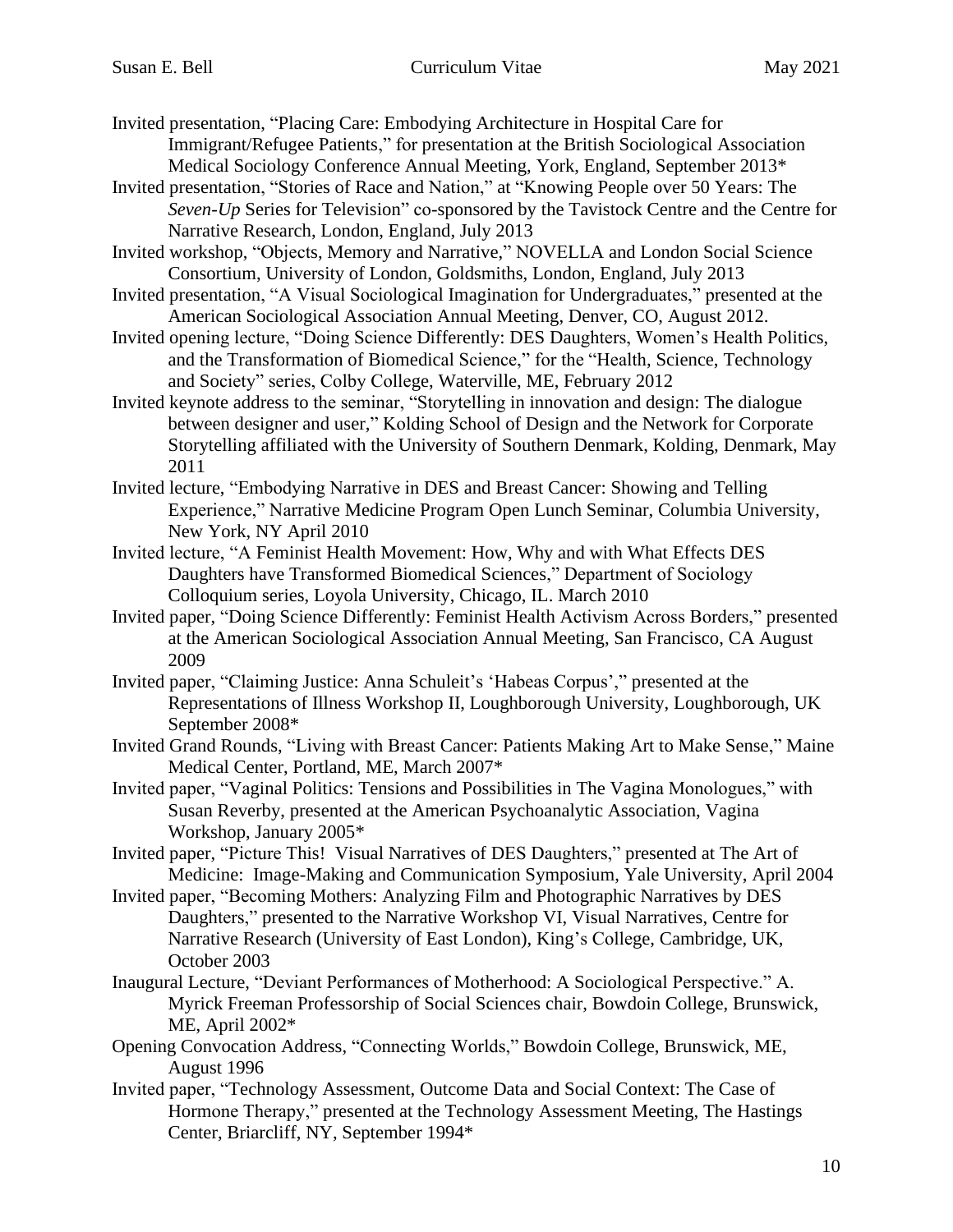- Invited paper, "Narratives about Bodies: Interviews with DES Cancer Daughters," The Oral History Working Group, Schlesinger Library, Radcliffe College, Cambridge, MA January 1994
- Invited paper, "The Medicalization of Menopause," presented at Multidisciplinary Perspectives on Menopause, a conference co-sponsored by the New York Academy of Sciences and The North American Menopause Society, New York, NY 1989\*
- Invited paper, "Theory and Practice in Medicine for Women: The Case of DES, 1938-1941," presented to Women's Studies and the Program on Science, Technology and Society at Cornell University, Ithaca, NY, 1986
- Invited paper, "PMS and the Medicalization of Menopause: A Sociological Perspective," presented at the Conference on Legal and Ethical Implications of the Biobehavioral Sciences: The Premenstrual Syndrome, Philadelphia, PA, 1984\*
- Invited paper, "Woman as Patient," presented at the Conference on Women and Illness, Toronto, Ontario, 1983
- Invited paper, "Fraternity and Feminism: Notes from a Sister," presented at Haverford College, Haverford, PA, 1981
- Invited paper, "The Paradox of DES and the Cancer Controversy: Useless Panaceas and Dangerous Nostrums," presented at the Program on Women, Northwestern University, Evanston, IL, 1978

### **Papers and Presentations** (\*publications listed above)

- "Forced Migration of Physicians in the 21st Century: The Case for "Refugee Physicians" (with Lillian Walkover), for presentation during the International Sociological Association Forum, Porto Alegre, Brazil July 2020 (postponed to February 2021, moved online) (first author) \*
- "Pathways Towards US Medical Licensure for Refugee Physicians," (with Lillian Walkover) presented during the 2020 North American Refugee Health Conference, September 2020 (moved on-line) (second author)
- "'We are the forcefully displaced physicians' The Meaning of Forced Migration for Physicians in the 21<sup>st</sup> Century," (with Lillian Walkover) American Sociological Association Annual Meeting, San Francisco, CA 2020 (moved on-line) (first author) \*
- "'Expert Assemblage': A Tool for Understanding the Challenges of 21<sup>st</sup> Century Medical Professionals," presented during the Eastern Sociological Society, Philadelphia, PA February 2020 and International Sociological Association Forum, Porto Alegre, Brazil July 2020 (postponed to February 2021, moved on-line - *withdrawn*)
- "Interpreting health care responsively when families are present," poster for 11TH Annual Pediatric Global Health Conference, CHOP Philadelphia, PA October 2019
- "Doing expertise in transnational hospital settings," presented to the Society for the Social Studies of Science Annual Meeting, New Orleans LA, September 2019
- "Pathways to re-certification for International Medical Graduates," with Lillian Walkover (Drexel University), presented to the Eastern Sociological Society Annual Meeting, Boston MA, March 2019
- "'We lost our interpreter, have to use the phone': Assembling Interpreters in Healthcare Settings," presented to the American Sociological Association Annual Meeting, Philadelphia PA August 2018; and to the British Sociological Association 50th Anniversary Annual Conference, Celebrating the Legacy – Medical Sociology: The Next 50 Years, Glasgow, Scotland September 2018\*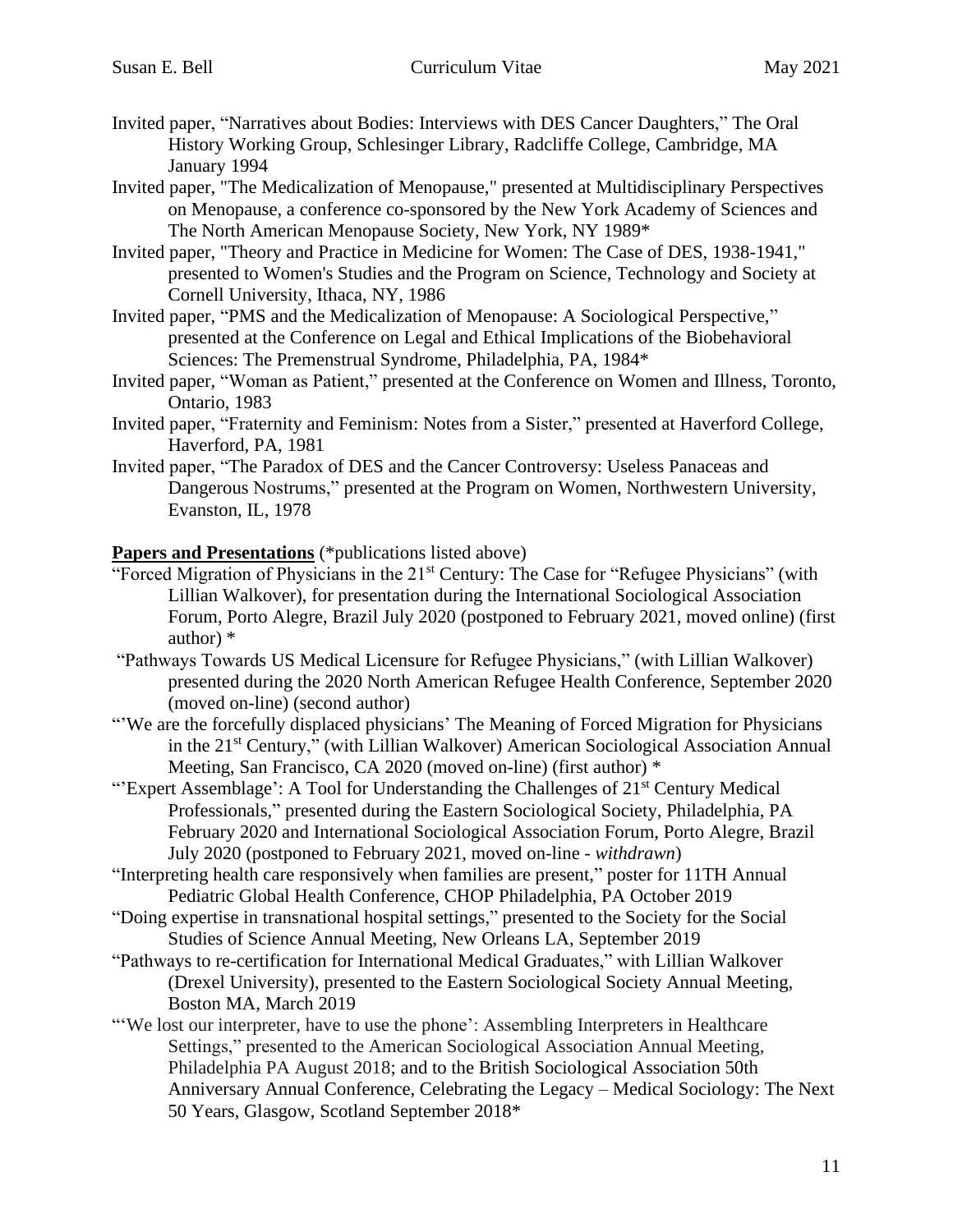- "Crossing Borders: Power and Violence in New York City Galleries," presented to the International Sociological Association XIX World Congress, Toronto, Ontario, CA July 2018
- "Doing Care in Interpreting Medicine," presented to the Society for Applied Anthropology Annual Meeting, Philadelphia PA April 2018\*
- "Zika and Feminist STS: Building a Network, Doing Collective Scholarship," Making and Doing session, with Alexandra Minna Stern, University of Michigan; Laura Mamo, SF State; Anne Figert, Loyola University Chicago; Ilana Lowy, Cnrs-Cermes; Debora Diniz, International Women's Health Coalition, University of Brasilia, Brazil Society for the Social Studies of Science (4S) Annual Meeting, Boston MA August 2017
- "Placing Care: Embodying Architecture in Hospital Clinics for Immigrant Patients," presented to roundtable session, SKAT, American Sociological Association, Seattle WA August 2016\*
- "Different Routes out, Different Routes in: Practicing Health after Arriving in the US," presented to the International Sociological Association, Third ISA Forum, Vienna Austria July 2016
- "Turning the Lens Around: What Happens to Global Health when Internationally Educated Health Professionals Arrive in the U.S. as Refugees?" presented to the Eastern Sociological Society, Boston MA March 2016
- "Interpreting Practices for Refugee and Immigrant Patients in a US Hospital," presented to the American Anthropological Association, Washington, DC December 2014\*
- "Interpreting Practices for Refugee and Immigrant Patients in US Hospital Outpatient Clinics," presented to the American Sociological Association, San Francisco, CA August 2014\*
- "Global Clinical Trials, Ethical Standards, and Pharmaceuticalization," with Anne E. Figert, presented to the BSA Medical Sociology group, York, England, September 2013\*
- "Medical Technology, Technological Artifact: A Global Hospital in Maine," presented to the Society for the Social Studies of Science meeting, Copenhagen, Denmark, October 2012\*
- "Picturing Families, Making Family Memories," with Mary Ellen Bell, presented at the International Sociological Association Second ISA Forum, Buenos Aires, Argentina, August 2012
- "What to do with all this Stuff? Memory, Family, and Material Objects," with Mary Ellen Bell, presented at the Oral History Association, Atlanta, GA, October 2010; revised version presented at the Eastern Sociological Society, Philadelphia, PA, February 2011\*
- "Medicalization, Modernity, Postmodernity," with Anne E. Figert, presented at the American Sociological Association Annual Meeting, Atlanta, GA, August 2010\*
- "Re-Imagining Medicalization in a Postmodern World," with Anne E. Figert, presented at the International Sociological Association, XVII World Congress of Sociology, Gothenburg, Sweden July 2010\*
- "Transnational Patterns of Gender, Sexuality, and Medicalization," with Anne Figert, presented at Medical Anthropology at the Intersections: Celebrating 50 Years of Interdisciplinarity, New Haven, CT September 2009\*
- "Claiming Justice: Anna Schuleit's 'Habeas Corpus' and 'Bloom'," presented at the Eastern Sociological Society Annual Meeting, Baltimore, MD March 2009\*
- "Narratives and/in an Embodied Health Movement: Power, Knowledge, and DES," presented to 3<sup>rd</sup> Tampere Conference on Narrative, Tampere, Finland, June 2007; the 5<sup>th</sup> Biennial Conference of the International Society of Critical Health Psychology, Boston, MA, July 2007; Society for the Social Studies of Science (4S) Annual Meeting, Montreal, Canada, October 2007\*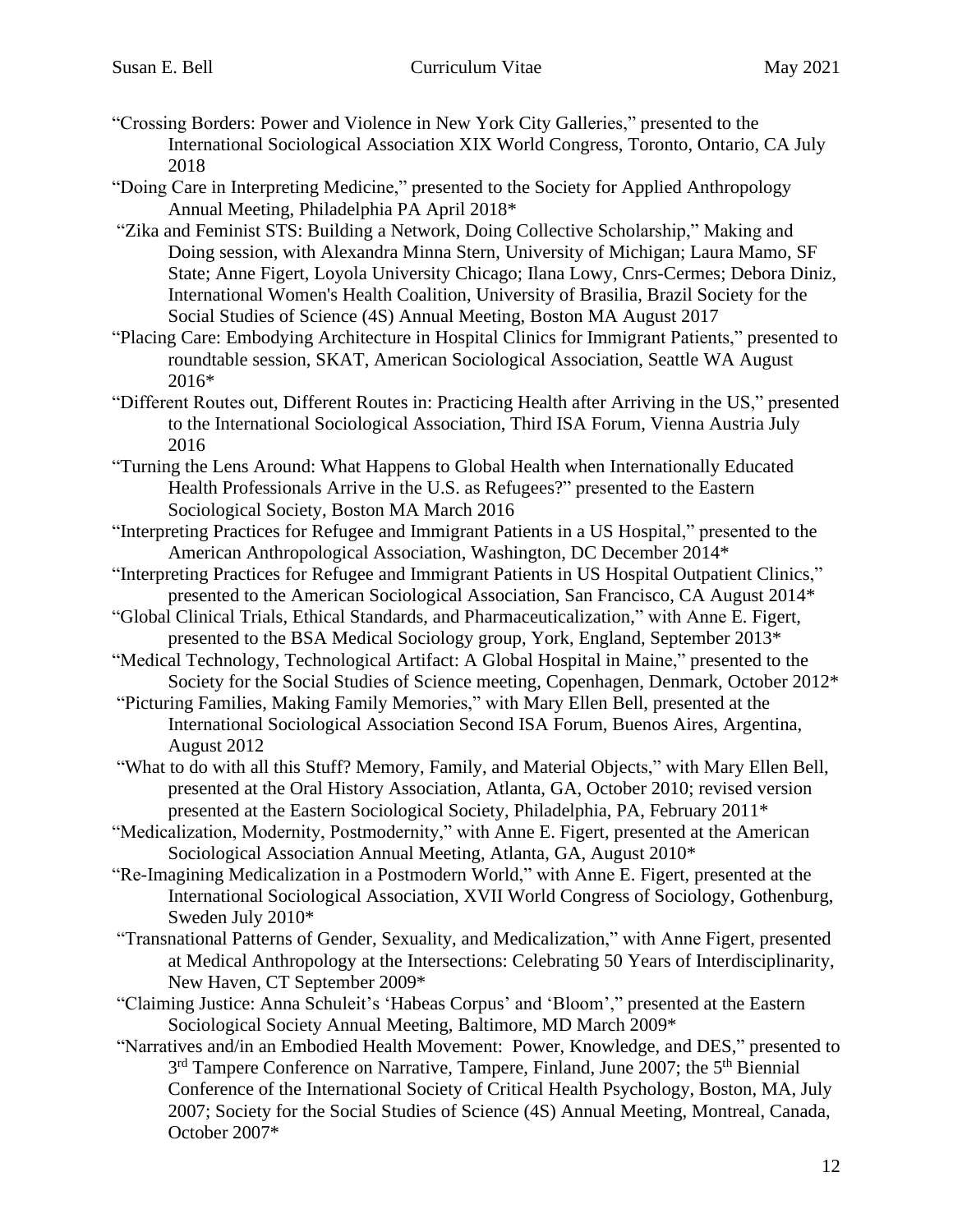- "Bodies of Art and Regimes of Disease," presented at The Body: Ethos and Ethics International Conference of The Foucault Society, New York, NY, October 2006
- "Artworks, Collective Experience, and Claims for Social Justice: The Case of Women Living with Breast Cancer," with Alan Radley, presented at the American Sociological Association, Montreal, Canada, August 2006\*
- "Art, Breast Cancer, and the Culture of Illness," with Alan Radley, presented at the International Word and Image Conference, Worcester, MA, June 2005\*
- "Not Becoming a Mother After DES," presented to the Reproductive Disruptions Conference, University of Michigan, May 2005\*
- Invited panelist, The Language and Identity Tapestry: Linguistic Re/presentation of Identities in Social Interaction Conference, Georgetown Linguistics Society, Georgetown University, February 2005
- "Beyond Texts: Layers of Meaning in the Videodiary 'A Healthy Baby Girl'," presented at the American Sociological Association, San Francisco, CA, August 2004\*
- "From Vaginal Politics to Violence: Women's Health Activists Reflect on the Monologues," with Susan M. Reverby, presented at the New England Women's Studies Association 16th Annual Conference, University of Connecticut, Storrs, CT, April 2004\*
- "Becoming Mothers: Hoping, Fearing, Working, Fighting, Suffering, Mourning, Conceiving and Other Performances in Narratives of DES Daughters," presented at the Interdisciplinary Conference on Communication, Medicine and Ethics (COMET), Cardiff University, Cardiff, UK, June 2003
- "Feminist Theory, Narrative, and Embodied Motherhood: Looking through the Lens of DES," presented at the Narrative Matters Conference at St. Thomas University, Fredericton, New Brunswick, Canada, May 2002\*
- "Sexuality, Culture and Social Change: Connecting Women and Science in Microbicides," presented at the Symposium on Social Change and the Politics of Sexual Health, Social Science Research Council-Sexuality Research Fellowship Program and the Hopkins Population Center, Baltimore, MD, April 2001 and at "Scientific Knowledge," "Culture," and "Political Economy" the Caribbean and The Americas Conference and Roundtable at Bates College, May 2001\*
- "Feminist Theories, Narratives, and Bodies: Gendering DES Daughters," presented at the American Association for Applied Linguistics, St. Louis, MO, February 2001
- "A Women's Health Perspective: Where We Have Been and Where We Are Going," presented at the Women 2000 Conference, Worcester Women's History Project, Worcester, MA, October 2000
- "Empowering Technologies: Connecting Women and Science in Microbicide Research," presented at "les sciences sociales face aux innovations biomedicales. Entre laboratoire, hopital et espace public," Paris, France, December 1999 and at the American Sociological Association, Washington, D.C., August 2000\*
- "Photo Images: Jo Spence's Narratives In, Of, and Through Her Body," presented at the International Sociological Association, Montreal, Canada, July 1998\* (Revised versions presented at the International Visual Sociology Association, Portland, Maine, July 2000 and Center for Visual Culture, Bryn Mawr College, Bryn Mawr, PA, September 2001)
- "Connecting Lives and Texts: The Politics of Knowing for DES Cancer Daughters," presented at the Society for the Study of Symbolic Interaction Couch-Stone Symposium, Nottingham, England, July 1996 (Revised version presented at the American Sociological Association, Toronto, Canada, August 1997 and as part of the Distinguished Lecture Series, Haverford College, Haverford, PA, September 1997\*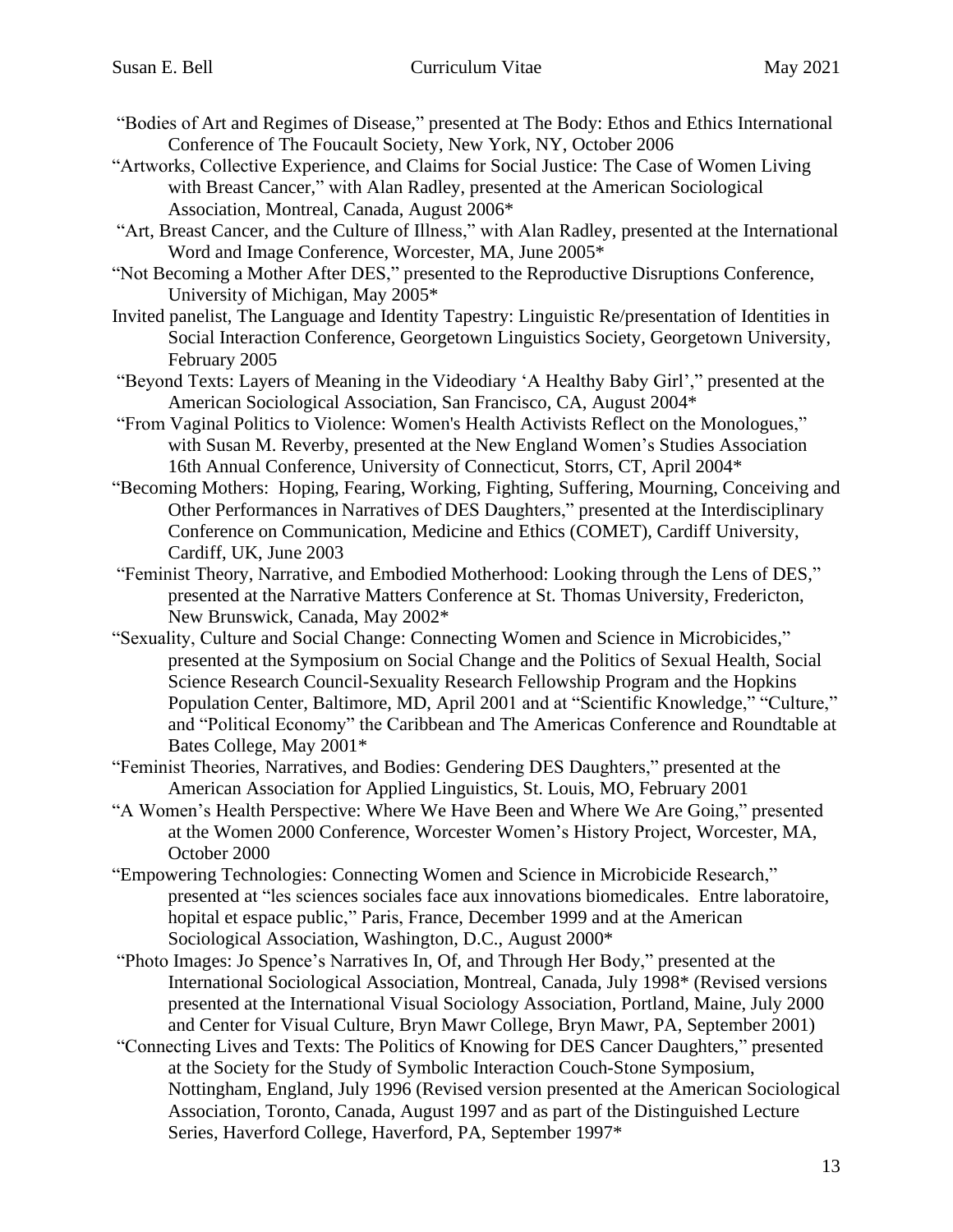- "Narratives of Self, Resistance, and Reconstruction: Exploring the Life of a Woman with DES Cancer," presented at the Third Kentucky Conference on Narrative, Lexington, KY, October 1994
- "Society and Health: An Examination of Violence Against Women as a Public Health Problem," With C.E. Bird, P. Reiker, J. Ruducha, S.M. Miller, and R.E. Rudd, presented to the American Public Health Association Annual Meeting, Washington, D.C., October 1994
- "See this Vagina! Perspectives of the Woman, The Sociologist, The Psychiatrist/Psychoanalyst," with Roberta J. Apfel, presented at the Annual Meeting of the DES Cancer Network, Chicago, ILL. September 1994
- "After Surgery for Cancer: Narratives of Removal, Repair, and Reconstruction by DES Daughters," presented at the International Sociological Association, Bielefeld, Germany, July 1994
- "Looking at Bodies: Insights and Inquiries about DES-Related Cancer," with Roberta Apfel, presented at the Eastern Sociological Society, Baltimore, MD, March 1994**\***
- "Understanding Technology Diffusion," presented at the Technology Assessment Meeting, St. Joseph's Hospital, Atlanta, GA, September 1993
- "From Local to Global: Resolving Uncertainty About DES," presented at the Annual Meeting of The American Sociological Association, Miami, Florida, August 1993\*
- "Gendered Medical Science: Producing a Drug for Women," presented at the Ninth Berkshire Conference of Women Historians, Poughkeepsie, NY, June 1993\*
- "Translating Science to the People: Updating *The New Our Bodies Ourselves*," paper presented at the Seventh Annual Maine Women's Studies Conference, Lewiston, ME, April 1992, and to Reframing Women's Health, a conference sponsored by the University of Illinois at Chicago Center for Research on Women, Chicago, IL, October 1992\*
- "For Whom is a Vagina?" paper presented at the Annual Meeting of the DES Cancer Network, Boulder, CO, October 1992
- "Engendering Praise in Academe: Women and Men Recommend Men and Women," with C. Suzanne Cole and Liliane Floge, presented at the Eastern Sociological Society, Providence, RI, 1991\*
- "Fixing Problem Pregnancies: The Development, Diffusion, and Consequences of Old and New Technologies," presented at the Annual Meeting of the Eastern Sociological Society, Philadelphia, PA, 1988
- "Becoming a Political Woman," presented at the Eleventh World Congress of Sociology, New Delhi, India, 1986\*
- "Changing Ideas: The Medicalization of Menopause," presented at the Boston Area Medical Sociologists Group, Boston, MA, 1986\*
- "Narratives of Health and Illness: DES Daughters Tell Stories," presented at the Annual Meeting of Sociologists for Women in Society, Washington, D.C., 1985
- "Treating Menopause in the 1930s: Medical Help for Women Over Forty," presented at the Annual Meetings of the American Sociological Association, Society for the Study of Social Problems, and Sociologists for Women in Society, San Antonio, TX, 1984\*
- "Medical Perspectives on Gender and Science: The Case of DES," presented at the Sixth Berkshire Conference, Smith College, Northampton, MA, 1984
- "The Development of Medical Technology: Analytic Models and Policy Formulation," presented at the Society for the Study of Social Problems Annual Meeting, Detroit, MI, 1983
- "The Social Construction of a Medicinal Substance: The Case of DES," presented at the Eastern Sociological Society Annual Meeting, NY, NY and at the Ninth Annual Conference on Psychosomatic Obstetrics and Gynecology, Philadelphia, PA, 1981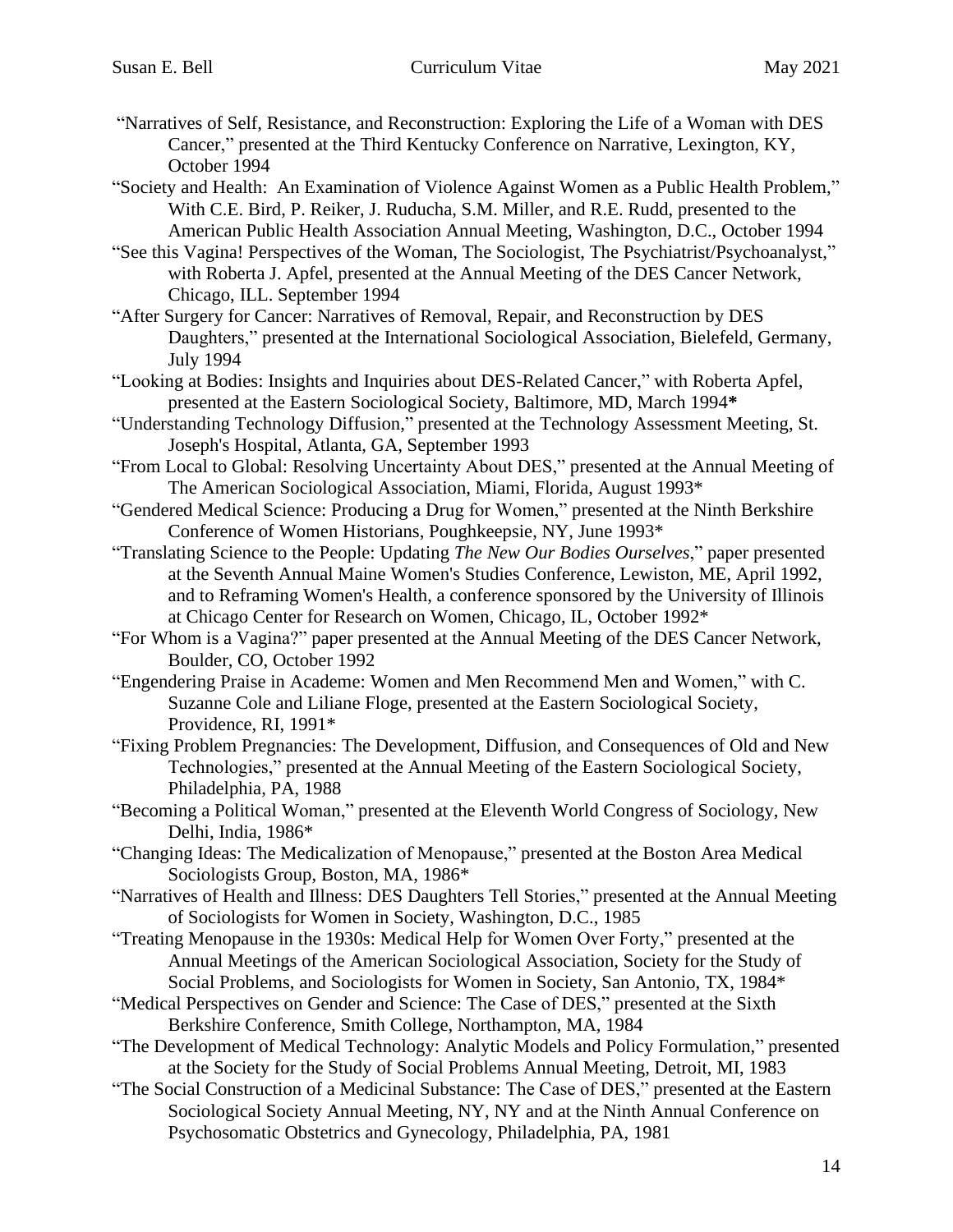- "DES: Historical and Sociological Context," presented at the American Academy of Child Psychiatry Annual Meeting, Chicago, IL, 1980
- "A Critical Study of Fertility Consciousness: Knowledge, Skills and Practical Application in Three Different Contexts," presented at the Society for the Study of Social Problems Annual Meeting, NY, NY, 1980
- "Pelvic Teaching: Critical Analysis of a Reform in Medical Education," presented at the Massachusetts Sociological Association Fall Meeting, Boston, MA, 1978\*
- Guest Lecturer, Graduate Consortium in Women's Studies, MIT; Department of Sociology, Boston College; University of Massachusetts, Boston; Metropolitan College of Boston University; Lowell University; Brandeis University; Boston University; Simmons College; Hampshire College; Northeastern University; Wheelock College; Harvard University Extension Program; Tufts University; Smith College School for Social Work; Department of Biology, Johns Hopkins University; Department of Psychology, Haverford College; Sociology and Women's Studies, Loyola University; Women's Studies, University of Southern Maine; Wellesley College 1975-2012

## **Panel Organizer, Chair, Discussant**

- Invited chair, Strong Emotions in Biographical Research Interviewing, Analyzing, Writing, session sponsored by Biography and Society (RC#38), International Sociological Association, Fourth ISA Forum, Porto Alegre, Brazil, 14-18 July 2020 (postponed, moved online, 27 February 2021)
- Organizer, "The Meaning of Flight in Biographies," with Roswitha Breckner and Kathy Davis, session sponsored by Biography and Society (RC#38), International Sociological Association, Fourth ISA Forum, Porto Alegre, Brazil, 14-18 July 2020 (postponed, moved online 24 February 2021)
- Invited discussant, "Global Health and Social Theory" Mini Conference on Global Health, Eastern Sociological Society Annual meeting, Boston, MA March 2019
- Organizer and chair, "Studying 21<sup>st</sup> Century Medicine in the United States: Key Trends and Practices," special event, British Sociological Association 50th Anniversary Annual Conference, Celebrating the Legacy – Medical Sociology: The Next 50 Years, Glasgow, Scotland September 2018
- Organizer with Anne Figert, "Gender, Equity and Reproductive Rights in a Mobile World," session sponsored by Sociology of Health (RC#15) and Women in Society (R#32), International Sociological Association, XIX World Congress, Toronto, Ontario, Canada July 2018
- Invited discussant, Symposium on Speculative Futures: Creative Practices in Health, Technology and Medicine in the Global South, Drexel University and University of Pennsylvania, Philadelphia, PA April 2018
- Invited discussant, Symposium on Global Health and the Social Sciences, Frederick S. Pardee Center for the Longer-Range Future, Boston University, Boston MA November 2017
- Invited chair and moderator, "Segregation, Gentrification and Health," panel at Reimagining Health in Cities: from Local to Global symposium, Dornsife School of Public Health, Philadelphia PA September 2017
- Invited chair and discussant, "Energy Decisions Impacts: Health, Work and Climate Change," panel at Philadelphia Energies Future Summit, Drexel University, Philadelphia PA November 2016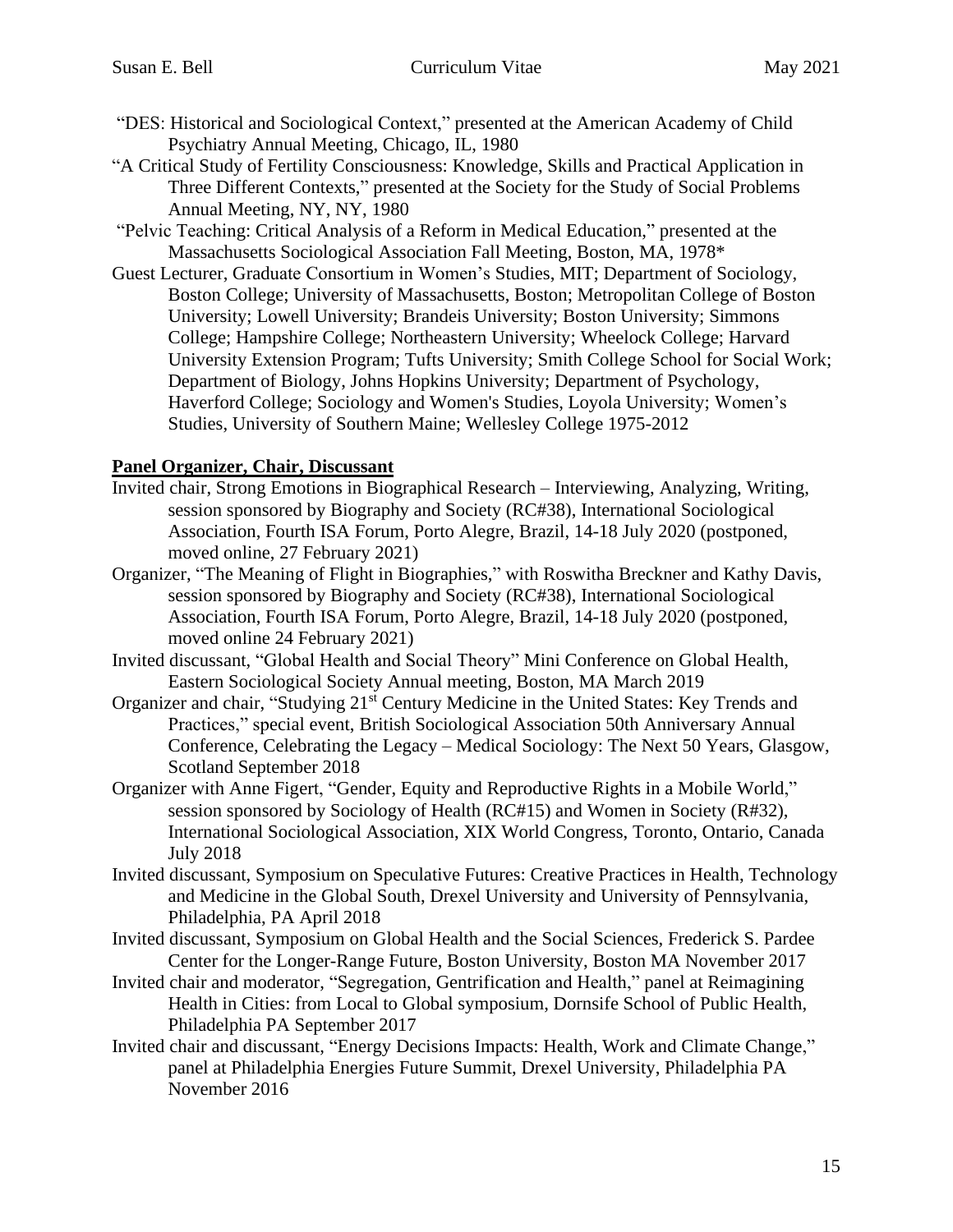- Organizer with Kathy Davis, "Embodied Biographies, Virtual Biographies," session sponsored by Biography and Society (Research Committee #38), International Sociological Association, Third ISA Forum, Vienna, Austria, July 2016
- Organizer with Ruha Benjamin, "Global and Transnational Health," American Sociological Association Annual Meeting, Chicago, Ill, August 2015
- Invited organizer with Virginia Aldige Hiday, Professional Development Workshop, "Reviewing for Medical Sociology and Mental Health Journals," American Sociological Association Annual Meeting, Chicago, Ill, August 2015
- Invited discussant, "Visual Sociology: Collaborative Seeing Special Presidential Session," Eastern Sociological Society, Baltimore, MD, February 2014
- Invited chair, "Beyond Big Pharma: Rethinking Medical Consumerism," American Studies Association Annual Meeting, San Juan, Puerto Rico, November 2012
- Organizer with Anne E. Figert, "Big Pharma, Big Medicine and Technoscience in the Twentyfirst Century," American Sociological Association Annual Meeting, Denver, CO August 2012
- Organizer with Roswitha Breckner, "Pictures, Biographies, and Families," session sponsored by Biography and Society (Research Committee #38), International Sociological Association, Second ISA Forum, Buenos Aires, Argentina August 2012
- Invited chair, "Bodies in Motion," session sponsored by Biography and Society (Research Committee #38) International Sociological Association, Second ISA Forum, Buenos Aires, Argentina August 2012
- Organizer with Wendy Luttrell, "Celebrating Elliot Mishler I: Performing Stories," Presidential Session, Eastern Sociological Society Annual Meeting, New York City, NY February 2012
- Organizer with Wendy Luttrell, "Celebrating Elliot Mishler II: Stories and Social Science," Presidential Session, Eastern Sociological Society Annual Meeting, New York City, NY February 2012
- Invited organizer, "Family Stories," Presidential Session, Eastern Sociological Society Annual Meeting, New York City, NY February 2012
- Invited discussant, "Myth and Meaning in Life History," Eastern Sociological Society Annual Meeting, New York City, NY February 2012
- Invited panelist, "Roundtable on the role of transnational public intellectuals," International Sociological Association, XVII World Congress of Sociology, Gothenburg, Sweden July 2010
- Invited panelist, "Women in Sociology: Then and Now," session sponsored by the ESS Committee on the Status of Women during the Eastern Sociological Society Annual Meeting, Boston, MA 2010
- Invited chair, "Women's Health and Sexuality: The Challenge of Providing Safety and Care," panel during the conference Medical Anthropology at the Intersections: Celebrating 50 Years of Interdisciplinarity, New Haven, CT September 2009
- Invited discussant, "Emergent Seeing and Knowing: Mapping Practices of Participatory Visual Research," seminar at Radcliffe Institute, Cambridge, MA, November 2008
- Invited discussant, Representations of Illness Workshop I, Loughborough University, Loughborough, UK August 2008
- Workshop organizer and chair, "Art and Meaning in the World of Health Care," Caring for the Caregiver: Perspectives on Literature and Medicine, Manchester, NH, November 2007
- Invited chair, "Making Sense of Breast Cancer," 5th Biennial Conference of the International Society of Critical Health Psychology, Boston, MA, July 2007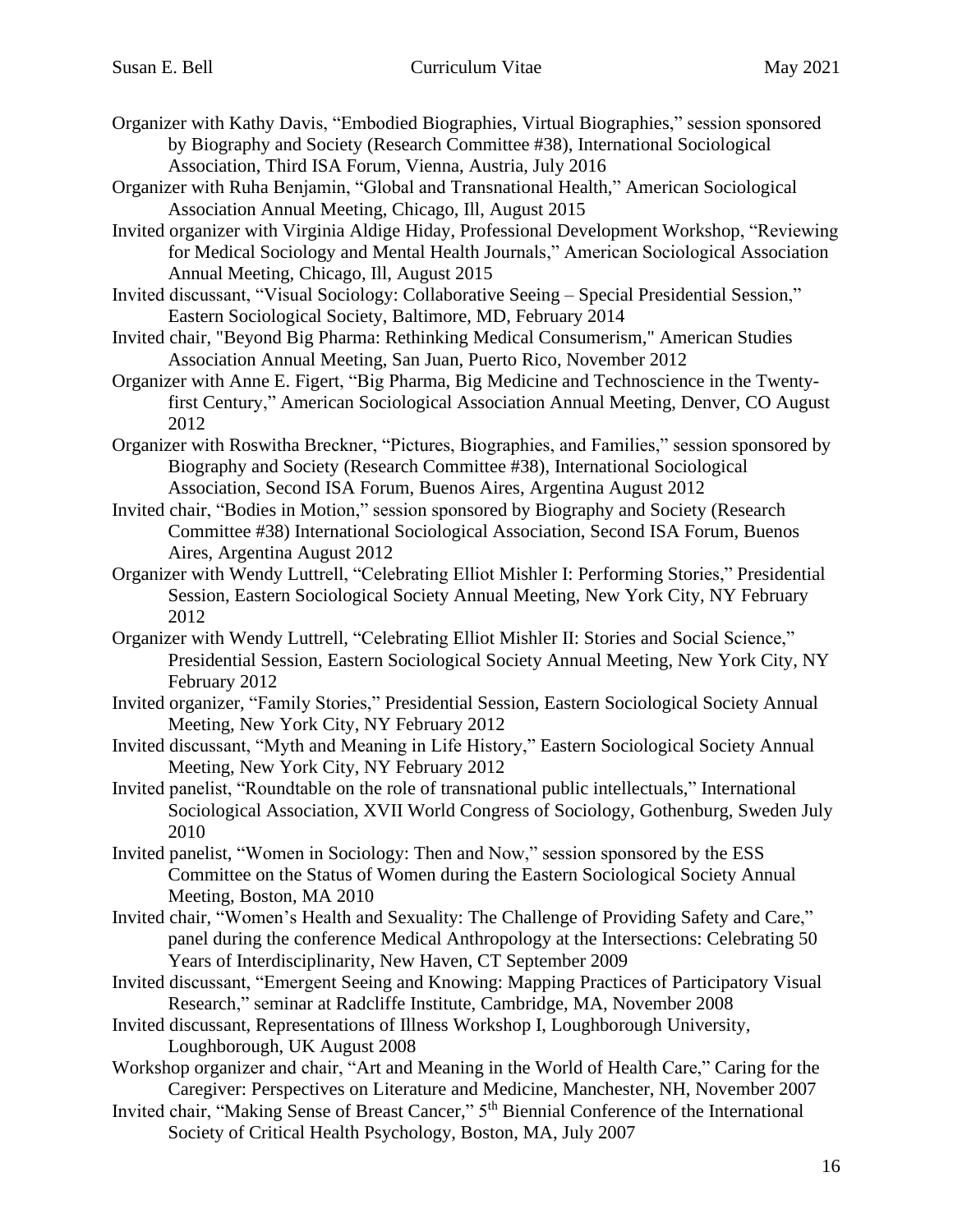- Invited chair, "Narratives of Organization Conflict," 3rd Tampere Conference on Narrative, Tampere, Finland, June 2007
- Invited discussant and chair, "Framing Medical Problems: Political, Professional, and Personal Constructions of Illness," American Sociological Association, Montreal, Canada, August 2006
- Invited discussant, "Gender, Science, and Technology," panel at the American Sociological Association, Philadelphia, PA, August 2005
- Invited organizer and chair, "Sociology of the Body," panel at the American Sociological Association, Philadelphia, PA, August 2005
- Organizer with Sue Fisher, "Producing Biographies: An Intersectional and Reflexive Process," panel at the International Sociological Association, Brisbane, Australia, July 2002
- Organizer with Debora Paterniti, Teaching Medical Sociology Roundtables at the American Sociological Association, Chicago, Illinois, August 1999
- Organizer with Sue Fisher, "Narratives of/on the Body" panel at the International Sociological Association, Montreal, Canada, July 1998
- Discussant, "Interaction and Negotiation in Health Settings" panel at the American Sociological Association, Toronto, Canada, August 1997
- Panel participant, with Rosanna Hertz, "Professional Concerns for Women Sociologists," at the Eastern Sociological Society, Boston, MA, March 1996
- Organizer and presider, "The Role of Medical Sociology in Medical Education," teaching workshop at the American Sociological Association, Washington, D.C., August 1995
- Invited organizer and presider, "Translations, Transformations: The Boston Women's Health Book Collective and *Our Bodies, Ourselves*," plenary session at the Eastern Sociological Society, Baltimore, MD, March 1994
- Chair and discussant, "Women's Narratives," round table session at the Annual Meeting of the American Sociological Association, Cincinnati, OH, 1991
- Discussant, "Symposium II," New England Symposia, Narrative Studies in the Social Science, Worcester, MA, December 1991\*
- Discussant, "Social Movements and Health Care," panel at the American Sociological Association Annual Meeting, Detroit, MI, 1983
- Invited organizer, "Social Contexts of Science and Knowledge," panel at the Annual Meeting of the American Sociological Association, Atlanta, GA, 1983
- Panel participant, "Sources and Stories: Imagery and Ideology in Women's Health," at the Seventh Annual Conference of the New England Women's Studies Association, Keene, NH, 1983
- Chair, "Women and Drug Research," panel at the Tenth National Conference on Public Responsibility in Medicine and Research, Boston, MA, 1982
- Panel participant and coordinator, "DES: What Lessons Can We Learn?" at the Twelfth National Conference on Women and the Law, Boston, MA, 1981
- Chair and Comment, "The Question of Sex in Medicine: The Dilemma of Women Doctors 1862- 1930," at the Fifth Berkshire Conference, Vassar College, Poughkeepsie, NY, 1981
- Panel participant, "Political Gynecology: Feminists and Medical Education," at the American Public Health Association Annual Meeting, Detroit, MI, 1980\*
- Panel participant, "Social Issues and Policy Concerning Women," at the Sociologists for Women in Society Annual Meeting, Boston, MA, 1979

# **Consulting Activities**

*Current:*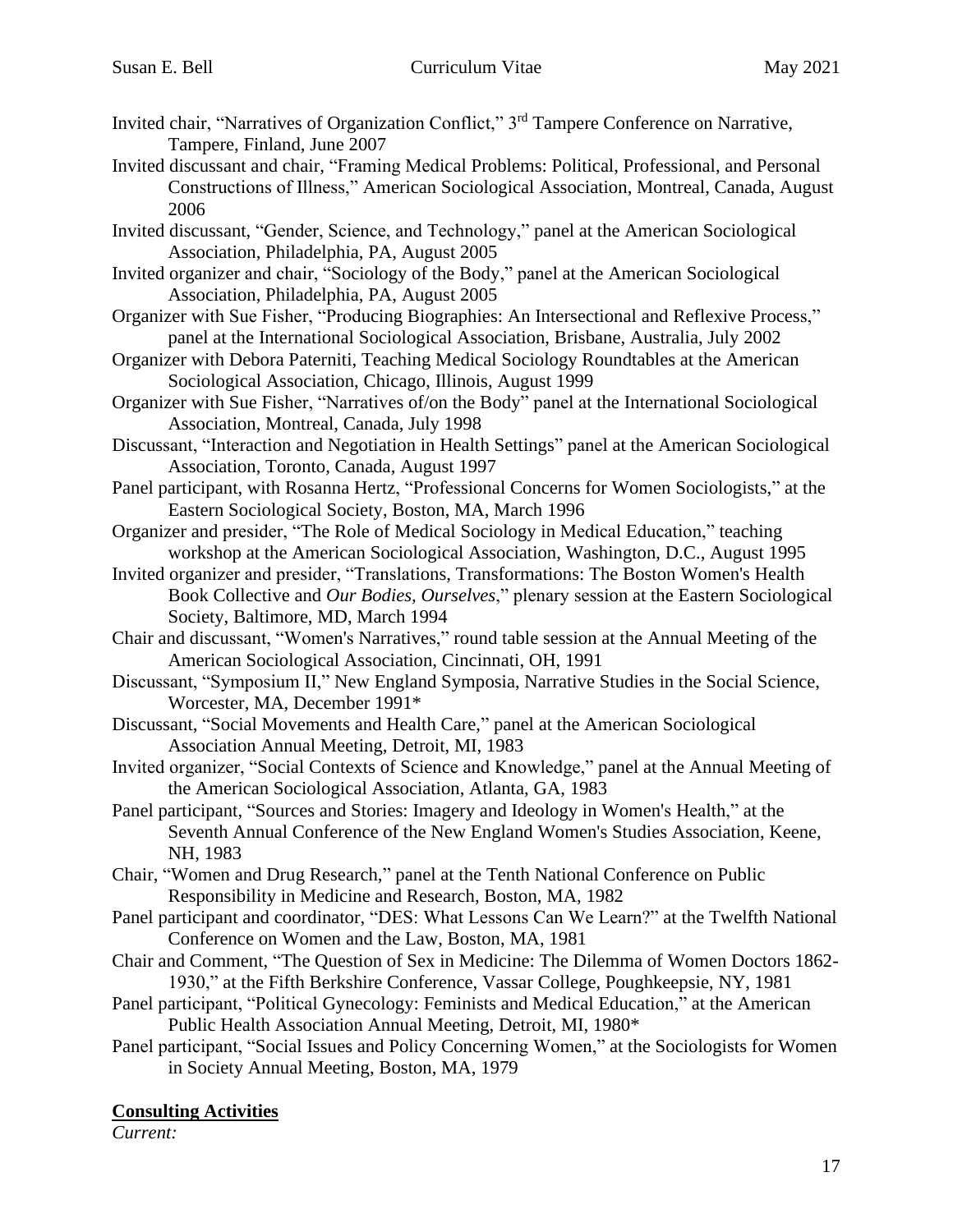- Board Member, Research Committee 38 (Biography & Society), International Sociological Association, 2010-2014, 2014-2018, 2018-2022
- Board Member, Research Committee RC 15 (Sociology of Health), International Sociological Association, 2019-2026
- International Advisor, *Sociology of Health & Illness*, 2014-present (Editorial Advisor 2004- 2014)

Editorial Board, *health*, 2003-present

Member, External Review Committee, Sociology Department, Bates College, 2021

### *Ongoing:*

Tenure and Promotion Reviews, Arizona State University; Brandeis University; Clark University; Columbia University School of Public Health; Drexel University; Georgia Institute of Technology; Grinnell College; University of Leicester, UK; Massachusetts Institute of Technology; Queens College and Graduate Center, CUNY; San Francisco State University; University of California, San Francisco; University of New Mexico; University of Southern Maine; University of Tulsa; Wesleyan University; Wheelock College; The College of William & Mary; Yale University School of Medicine

Manuscript reviewer, *Anthropology and Medicine, BioSocieties*, *Bulletin of the History of Medicine, Developing World Bioethics, Frontiers*, *Gender & Society*, *Gender Issues*, *Journal of Contemporary Ethnography, Journal of Health and Social Behavior, Literature & Medicine*, *Mosaic Journal*, *Narrative Inquiry*, *Qualitative Research*, *Qualitative Sociology, Social Forces*, *Social Problems*, *Sociology of Health & Illness*, *Social Science & Medicine*, Duke University Press, Temple University Press, Sage Publications, Blackwell Publishing, Oxford University Press

*Past:*

Editorial Board*, Journal of Health and Social Behavior,* 2016-2018 Past-chair, Medical Sociology Section, American Sociological Association, 2014-2015 (Chairelect, 2012-2013, Chair, 2013-2014), Chair, 2014 Reeder Award Committee Panelist, National Science Foundation, 2011-2013 Proposal Reviewer, National Science Foundation, 2013, 2014 Member, Committee on Nominations, American Sociological Association, 2011-2012 Member, Committee of Visitors, National Science Foundation, 2010 Nominations Committee, Medical Sociology Section of the American Sociological Association, (Member, 2000-2001, Chair, 2001-2002) 2000-2002; 2005-2007 Member, Council of the Science, Knowledge and Technology Section of the American Sociological Association, 2001-2004 (Chair, Hacker-Mullins Award Committee for the best graduate student paper, 2004) Proposal Reviewer, National Science Foundation, 2009 Proposal Reviewer, Georgetown University Roundtable, 2008 Editorial Board, *Qualitative Sociology*, 1992-2004 Associate Editor, *Journal of Health and Social Behavior*, 1990-1992 Editorial Board, *Women and Health*, 1984-1987 Member, Dissertation Committee, Social and Behavioral Sciences, University of California, San Francisco 2007-2009 North American Correspondent, Research Committee 38 (Biography & Society), *Newsletter,*

International Sociological Association, 1995-1999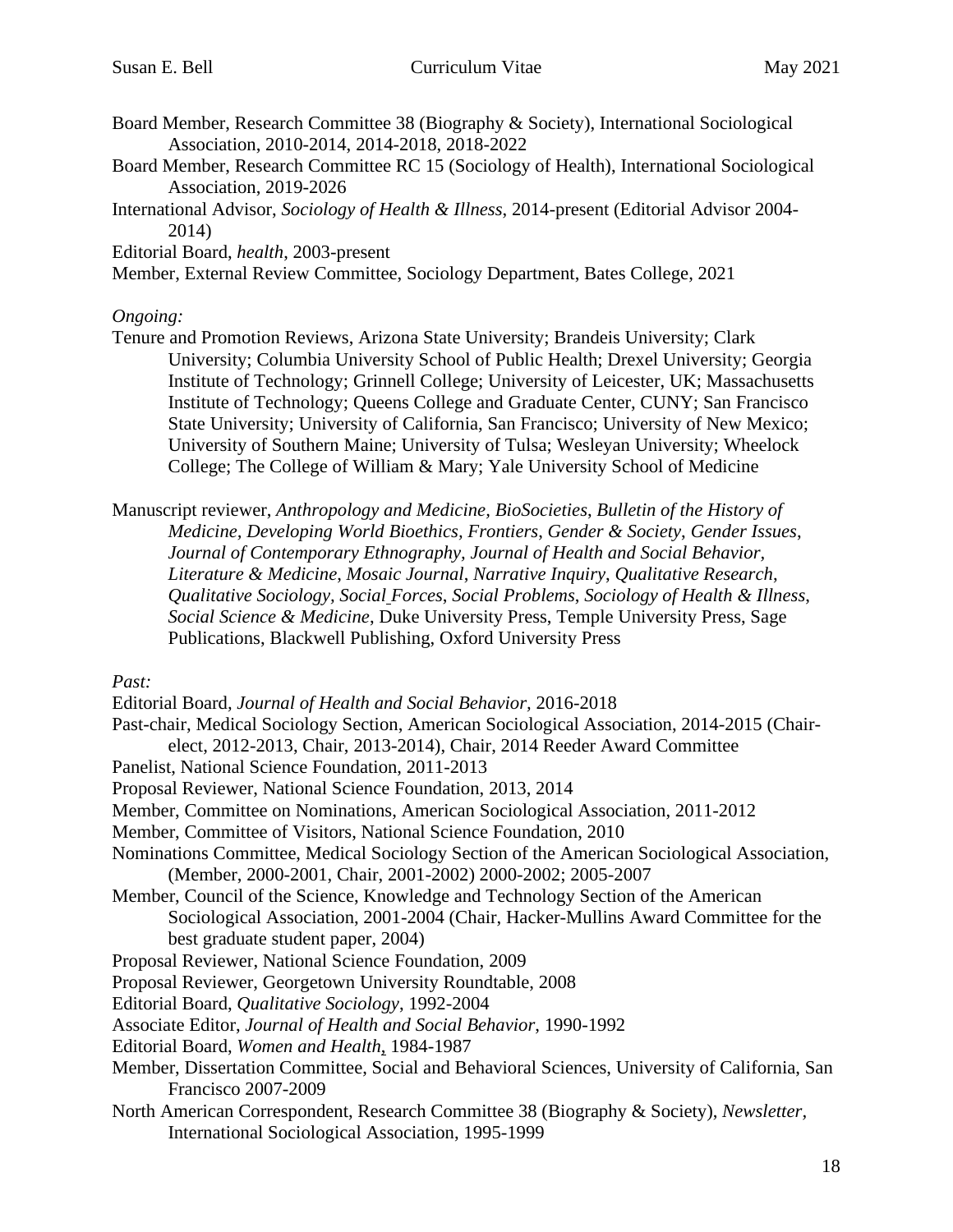- Consultant to The Hastings Center for the grant entitled "Technology Assessment: Uses, Context, and Interpretation," 1993-1995
- Member, Eliot Freidson Outstanding Publication Award Committee, Medical Sociology Section of the American Sociological Association, 1995
- Chair, Teaching Committee, Medical Sociology Section of the American Sociological Association, 1993-95, 1997-1999
- Proposal reviewer, National Endowment for the Humanities, 1996

Proposal reviewer, National Institutes of Health, 1992

Member, Dissertation Committee, Department of Sociology, Brown University 1993-1996

Review of Women's Studies Program, Swarthmore College, 1994; Middlebury College, 1998

Review of the Anthropology and Sociology Department, Lafayette College, 1992

Outside Examiner, Science in Society Program, Wesleyan University, 1986

## **Community Service**

2015-2021:

- Narrative about not traveling to Brazil for the 2020 ISA Conference, featured in the exhibition, "Where Will We Go From Here? Travel in the Age of COVID-19," gallery exhibition, The Osher Map Library and Smith Center for Cartographic Education at University of Southern Maine, Portland ME, May – October 2021
- Panelist, "Intersectional Women's Health and Reproductive Wellness," Villanova Health law Society, Women's Law Caucus, Black Law Students Association, and OUTLaw, March 2021
- "The Great Yogurt Conspiracy," story told for Study Hall: Improv Comedy Inspired by College Lectures, Philly Improv Theater, Philadelphia PA, February 2018
- Facebook Live interview, *DES Daughters: Embodied Knowledge and the Transformation of Women's Health Politics*, DES Action, Celebration of 40 Years of DES Action, March 2018

"Interpreting for Refugees in US Hospital Clinics,"

- Dean's Seminar, College of Arts and Sciences at Drexel University, January 2016
- Grand Rounds, Department of Obstetrics and Gynecology, Drexel University College of Medicine, April 2016
- Grand Rounds, Medical Humanities, Drexel University College of Medicine, October 2016

Member, Corporation, Haverford College, 1994-present

1979- 2014:

*Education*

- Moderator (with Stephen Loebs) of an open, online book talk by Anne Fadiman*, The Spirit Catches You and You Fall Down,* McKeen Center, Bowdoin College, April 2014
- "Caring for New Mainers in Outpatient Settings: A Sociological Perspective," Grand Rounds, Maine Medical Center, January 2014
- "Providing Hospital Care for New Mainers: Bridging Differences in Outpatient Settings," Faculty Seminar Series, Bowdoin College, October 2013
- Strategic Advisor, Sustainability Strategic Vision Project, National Women's Health Network, August 2013
- Member, Presidential Search Committee, Haverford College, 2011-2012
- Introduction, Judith Helfand, for a screening of "A Healthy Baby Girl" (1996), National Museum of Women in the Arts, Washington, D.C., July 19, 2011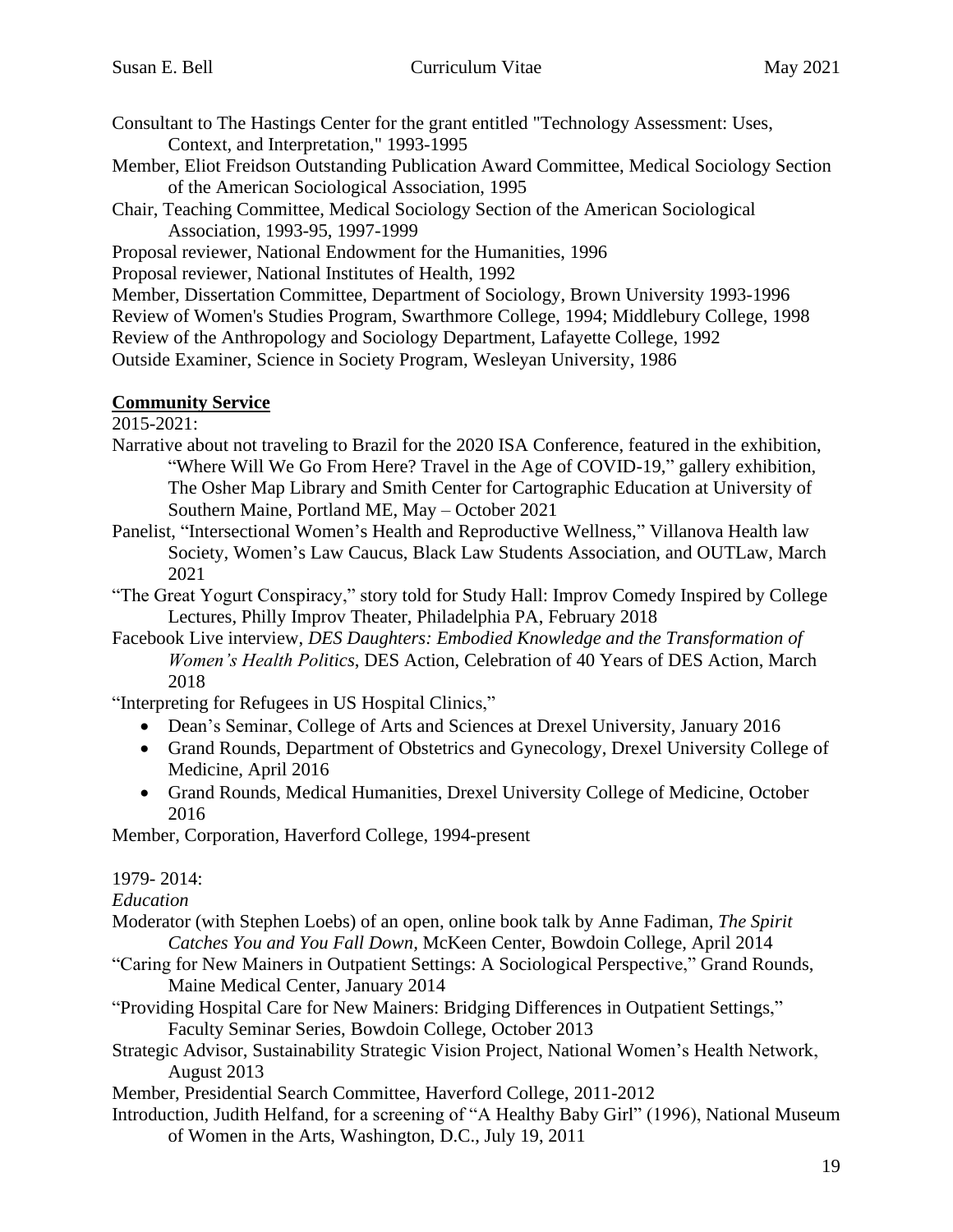- Interview, Reuters, for "Testosterone Questions Testosterone's Link to Early Death" (August 18, 2011) [http://www.reuters.com/article/2011/08/18/us-testosterone-study](http://www.reuters.com/article/2011/08/18/us-testosterone-study-idUSTRE77H78A20110818)[idUSTRE77H78A20110818](http://www.reuters.com/article/2011/08/18/us-testosterone-study-idUSTRE77H78A20110818)
- Interview, *Oncology & Biotech News*, for "Cancer as Comedy? Medicine Meets Entertainment in 'The Big C'" 4:11(Jan. 2011)
- Member, Advisory Board, Friends School of Portland, 2008-2012
- Board of Managers, Haverford College, 1994-2006

Chair, Honorary Degrees Committee, 1999-2001

Chair, Educational Affairs Committee, 2000-2006

- "Picturing Lung Cancer, Embodying Illness and Survival," presented to the Women's Lung Cancer Forum, Chestnut Hill, MA September 2009
- "Bodies of Art as Survival Strategies: Women's Images of Healing and Defiance," seminar for the launch of the Bowdoin College Capital Campaign, Boston, MA November 2006; also presented to the Spring 2007 Faculty Seminar Series, Bowdoin College, January 2007.
- Guest lecture, "The Tuskegee Syphilis Study: Race, Class, and Public Health," at the Heart of Health Care Summer Institute, Maine Humanities Council/National Endowment for the Humanities, Bowdoin College, Brunswick, ME, June 2006
- Member, Maine Committee of Selection, The Rhodes Scholarships, 2000, 2001, 2002
- "Empowering Technologies? Connecting Women and Science in Microbicide Research," Faculty Seminar Series, Bowdoin College, November 2000
- "Narratives and Lives: Women's Health Politics and the Diagnosis of Cancer for DES Daughters," Faculty Lecture Series, Bowdoin College, October 1999
- Interview*, Portland Press Herald* about "A Healthy Baby Girl" (film about DES Cancer by Judith Helfand), March 1998
- "Empowering Women: Connecting Women, Science, and Birth Control Technology in *The New Our Bodies, Ourselves*," lecture to Women's Resource Center, Bowdoin College, November 1997
- Interview, *Detroit Free Press* about *The New Our Bodies, Ourselves*, September 1992
- Consultant to the Health Quarterly (PBS) program about DES, April 1992
- "Families in American Society," lecture to Upward Bound Summer program, Bowdoin College, July 1990, 1992
- Consultant to the Maine Commission for Women, July 1991
- Panel Member, discussion of *The Second Shift* (Arlie Hochschild), The Child and Family Institute, University of Southern Maine, 1990
- Panel participant at a forum on sexual harassment sponsored by the Peer Relations Support Group, Bowdoin College, 1988
- "PMS: Fact, Fantasy, or Cultural Construction?" Workshop presented at Maine NOW Annual Meeting and to Bowdoin Women's Association, Brunswick, ME, 1986
- Consultant to the DES Daughter Identification Project, Cambridge, MA, 1979-80 *Arts*
- Curator, "Constructions of the Body," Becker Gallery, Bowdoin College Museum of Art, March-April 2008
- Opening lecture, "Living with Breast Cancer: Martha Hall's Texts, Images, and Collaborative Productions," for the exhibition "Holding In, Holding On Artist's Books by Martha A. Hall," Hawthorne-Longfellow Library, Bowdoin College, February 2004
- Gallery talk, "Performing Mothers: Paintings by Anne Harris," Bowdoin College, February 2003 Member of the Cast, "Vagina Monologues," Bowdoin College production, February 2002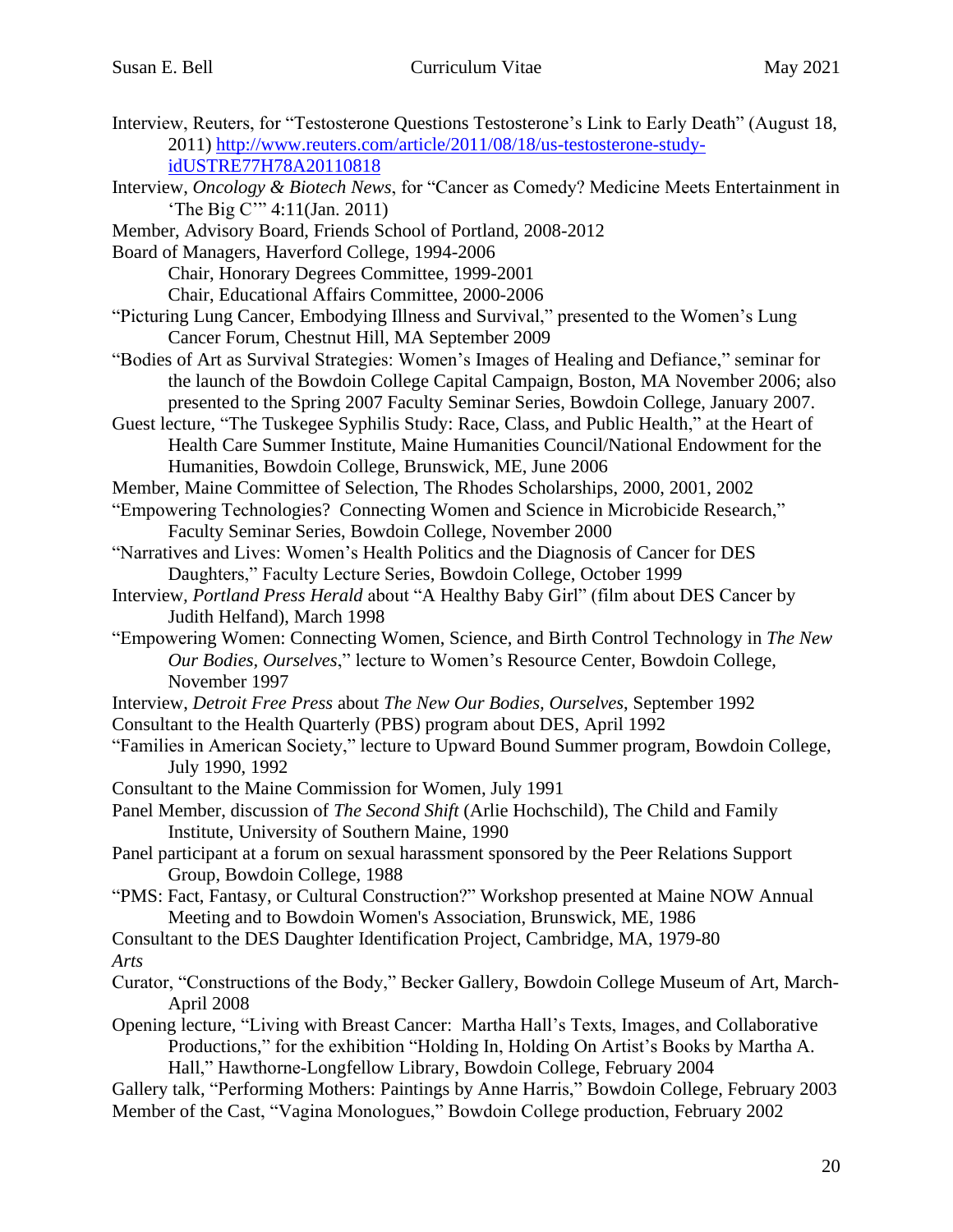- Guest Curator with Alison Ferris, "Jo Spence: The Art of Transgression: Collaborative Projects 1982-1992," Bowdoin College, January 27 - March 1, 1998
- Gallery talk, "Jo Spence: Narratives In, Of, and Through Her Body," Bowdoin College, February 1998

Consultant to the DES Film Project, New York City, NY, 1982

Panel participant at a symposium entitled "The Legacy of Elizabeth Blackwell" sponsored by a grant from the Massachusetts Endowment for the Arts, at *The Dinner Party*, by Judy Chicago, Boston Center for the Arts, Boston, MA, 1980

### *Other*

- Interview, *National Public Radio*, for "Turning Cancer, Other Diseases, into Causes," August 24, 2010
- Organizer, Mother-Daughter Book Club, Brunswick Maine, September 1998-2006
- Judge, Poster Contest, "Women and Girls Who Change the World," Bath/Brunswick NOW, May 1997
- Lecture, "Gendered Play," with Nancy E. Riley, lecture to childcare providers conference, Bowdoin College, November 1993
- Parent Volunteer, Longfellow School, Brunswick, Maine, September 1992-June 1999

## **Professional Organizations**

American Sociological Association Eastern Sociological Society International Sociological Association Society for the Social Studies of Science

# **Committee Work at Drexel University (2015-present):**

Chair, Promotion Review Committee, Department of Sociology, 2020-2021

Chair, Search Committee, Department of Sociology 2020-2021 (2 teaching faculty positions), 2018-2019 (1 tenure-track position, 2 teaching faculty positions), 2017-2018 (1 teaching faculty position), 2016-2017 (1 tenure-track position), 2015-2016 (2 tenure track and 2 teaching faculty positions)

Chair, Research Committee, Department of Sociology 2015-2020

- Chair, Undergraduate Committee, Department of Sociology 2018-2020, 2015-2016
- Member, Promotion Review Committee, Department of Sociology, 2021-2022
- Member, Tenure Review Committee, Department of Sociology, 2020-2021
- Member, Undergraduate Committee, Department of Sociology 2020-2021, 2016-2018

Member, Search Committee, Center for STS 2016-2017

- Chair, Search Committee, Department Head, History, College of Arts and Sciences 2017-2018 (internal search)
- Member, Research Committee, College of Arts and Sciences, 2019-2021
- Member, Ad Hoc Committee, Innovations in the Arts, Humanities, and Social Sciences, 2017- 2018

Member, Tenure and Promotion Committee, College of Arts and Sciences 2015-2017 Member, Department Heads Advisory Board, Office of the Provost 2016-2019

## **Committee Work at Bowdoin College (1983-2015):**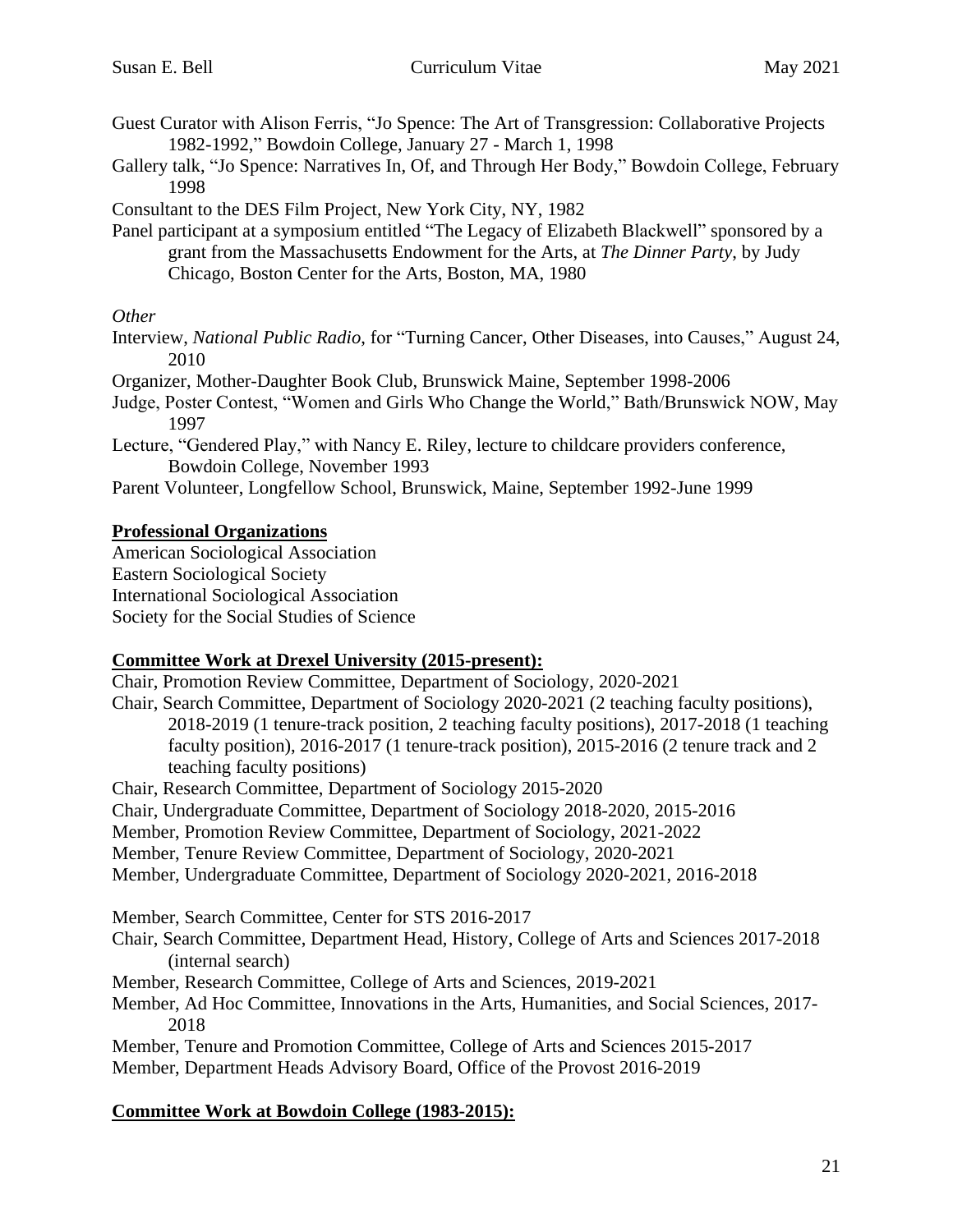- Chair, Search Committee in Sociology 2000, 2002-2003, 2005-2006, 2009-2010, 2010-2011, 2013-2014, 2014-2015
	- Member, Search Committee in Sociology, 2006-2008
- Member, Gay and Lesbian Studies Committee 2002-2003, 2005-2009, 2014-2015

Co-Chair, Gay and Lesbian Studies Committee, 2002-2003, 2005-2006

Member, Post-Doc Working Group, 2014-2015

Member, Subcommittee on Honors, Board of Trustees, 2014-2015

- Member, Search Committee in Anthropology, 2010-2011
- Member, Diversity Working Group 2009-2010
- Member, Search Committee in Africana Studies 2006-2008, 2009-2010
- Member, Search Committee in Visual Arts 2009-2010
- Member, Search Committee for Director of the Museum of Art 2008-2009
- Chair, Faculty Development Committee 2008-2009
- Member, Faculty Resources Committee 2007-2008
- Convener, Collaborative Faculty Development Grant, Bowdoin College, Mellon Foundation, 2006-2007
- Member, Executive Advisory Council, Bowdoin College Museum of Art 2002-2003, 2004-2007
- Member, Curriculum Implementation Committee 2005-2007
- Convener, Working Group on International Perspectives, Bowdoin College, Spring semester, 2006
- Member, Reappointment and Tenure Committee, Religion 2002-2006
- Member, Committee on Governance (elected) 2000-2002
	- Chair, Committee on Governance 2001-2002
- Faculty Representative, Executive Committee of the Trustees and Board of Trustees 2000-2002
- Chair, Sexual Misconduct Board 2000-2001
- Member, Search Committee in Women's Studies 2000-2001, 2001-2002
- Member, Budget and Financial Priorities Committee 1999-2000
- Chair, Reappointment and Tenure Committee Women's Studies 1993-1997
- Member, Reappointment and Tenure Committee Women's Studies 1997-2000
- Chair, Reappointment and Tenure Committee Africana Studies 1994-1997
	- Member, Reappointment and Tenure Committee Africana Studies 1997-2001
- Member, Committee on Appointments, Promotion, and Tenure (elected) 1996-1998
	- Chair, Committee on Appointments, Promotion, and Tenure 1998
- Chair, Women's Studies Program Committee (elected) 1993-1995
- Chair, Search Committee in Women's Studies 1993
- Member, Search Committee in Africana Studies 1993-94
- Member, Environmental Studies Committee 1993-1996
- Member, Human and Animal Research Committee 1992-1995
- Faculty Representative to the Governing Boards (elected) 1990-91
- Member, Strategic Planning Task Force (elected) 1990-1991
- Member, Committee on Committees (elected) 1988
- Member, Faculty Affairs (elected) 1984-86

## **Drexel University Courses 2015-present**:

Introduction to Sociology (SOC101) Sociology of Health (SOC235) Global Health Matters (T280, SOC313) Classical Social Theory (SOC355) (core course)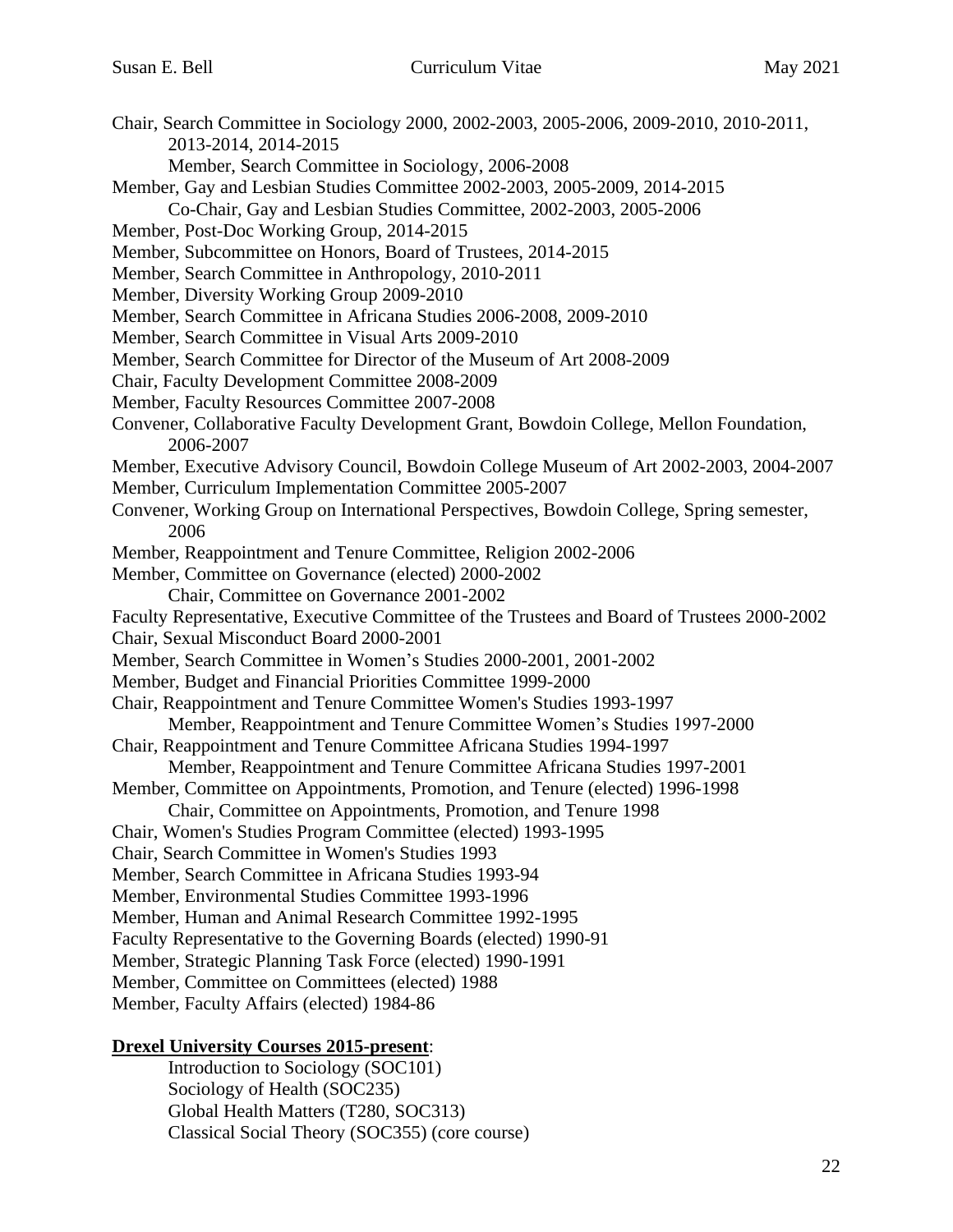## **Bowdoin College Courses 1983-2015:**

Introductory:

Introduction to Sociology (SOC101/1101) (core course)

Intermediate:

Classics of Sociological Theory (SOC211) (core course) Sociology of Science, Technology, and Society (SOC214) Cultural Interpretations of Medicine (SOC2223) (cross-listed GLS, GWS) Global Health Matters (SOC2224) Sociology of Health and Illness (SOC251) Sociology of Chronic Illness and Disability (SOC252) (cross-listed GLS, GWS) Constructions of the Body (SOC2253) (cross-listed GLS, GWS) Visual Studies of Social Life (SOC2256)

Advanced:

Big Pharma, Big Medicine, and Technoscience (advanced seminar) (SOC3314) Seeing Social Life (advanced seminar) (SOC315) Current Controversies in Sociology (senior seminar) (SOC3010) (core course) Independent Study and Honors in Sociology and Anthropology (SOC401, 402; ANTH401, 402)

## **Bowdoin College Honors Theses 1983-2015:**

Sociology and Anthropology:

- Natalia Sal y Rosas Richey, Birth models and practitioners in a United States hospital: how a certified nurse-midwife and an obstetrician-gynecologist care for women (2011), Committee Chair
- Laurence Bennett Duggan, Hegemonic masculinity and sports at Bowdoin College (2010), Committee Chair
- Skye Oliver Lawrence, Making tattoos: constructing identity, networks, and social structures among artists and collectors (2010), Committee Chair
- Sonia Yasmeena Rab Alam, Stigma and HIV/AIDS in Malaysia: accounts of its effects on policy and practice (2007), Committee Chair
- Nicole Daria Colucci, The 2006 Massachusetts Health Care Reform Act: stakeholder interactions in the first year of implementation (2007), Committee Chair
- Nina Shrayer, From in-patient to out-patient, but forever a mental patient: an examination of print media portrayals of mental illness from 1940-2000 (2006), Committee Chair
- Alissa Cordner, Identity presentation and performance in the autobiographies of W.E.B. DuBois (2004), Committee Chair
- Jill Meredith Shirey, Gender identities limited: power and resistance in the Sri Lankan garment industry (2003), Committee Chair
- Lisabeth Dubnow, Healthy runners don't eat from big salad bowls: women distance runners' social constructions of health and the body (1997), Committee Chair
- Kathleen E. Biron, 'Who wears the pants?': gender inequality and the illusion of neuters in bestselling picture books (1991) Committee Chair
- Karen Sue Crehore, Miracle drugs and medical authority: a study of the development and diffusion of drug technologies (1991), Committee Chair